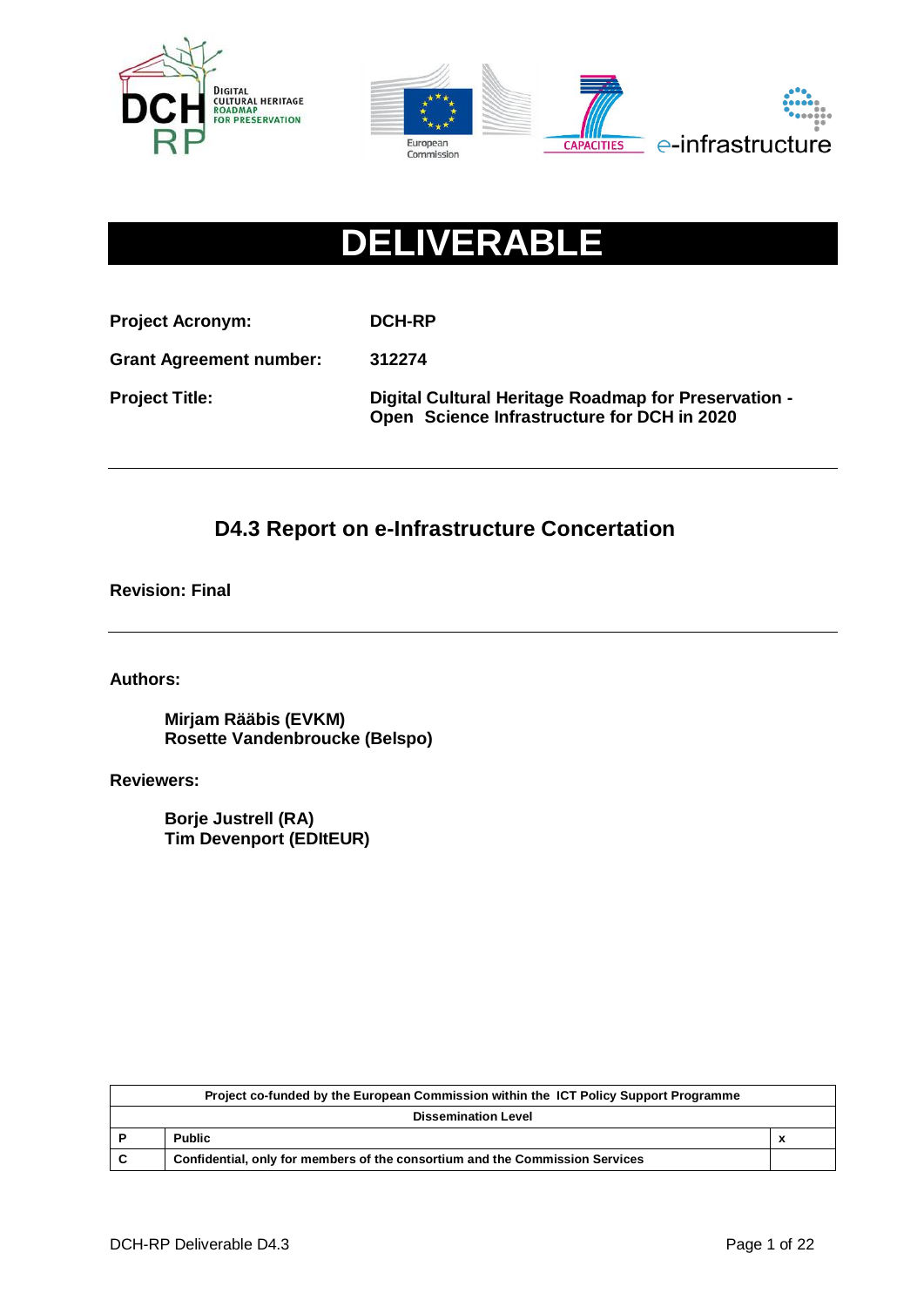

# **Revision History**

| <b>Revision</b> | <b>Date</b>            | <b>Author</b>                              | Organisation           | <b>Description</b>                                                                   |
|-----------------|------------------------|--------------------------------------------|------------------------|--------------------------------------------------------------------------------------|
| 0.1             | 6/05/2014              | Mirjam Rääbis,<br>Rosette<br>Vandenbroucke | EVKM,<br><b>Belspo</b> | Report of the concertation meeting<br>on the intermediate roadmap held in<br>Tallinn |
| 0.2             | During May<br>and June | DCH invitees to<br>the workshop            |                        | Check and adaptation of the DCH<br>presentation summaries                            |
| 0.3             | 15/06/2014             | Rosette<br>Vandenbroucke                   | Belspo                 | Finished the DCH organisations part                                                  |
| 0.4             | 20/06/2014             | Mirjam Rääbis                              | <b>EVKM</b>            | Finished the e-infrastructure part                                                   |
| 0.5             | 21/06/2014             | Rosette<br>vandenbroucke                   | <b>Belspo</b>          | Added final conclusions and<br>recommendations                                       |
| 0.6             | 26/06/2014             | Tim Devenport<br>Bôrje Lustrell            | <b>EDItEUR</b><br>RA.  | Made comments and corrections                                                        |
| 0.7             | 27/06/2014             | Rosette<br>Vandenbroucke                   | <b>Belspo</b>          | Integrated corrections and comments                                                  |
| 1.0             | 01/07/2014             | Claudio<br>Prandoni                        | Promoter               | Final version for submission                                                         |
|                 |                        |                                            |                        |                                                                                      |

# **Statement of originality:**

This deliverable contains original unpublished work except where clearly indicated otherwise. Acknowledgement of previously published material and of the work of others has been made through appropriate citation, quotation or both.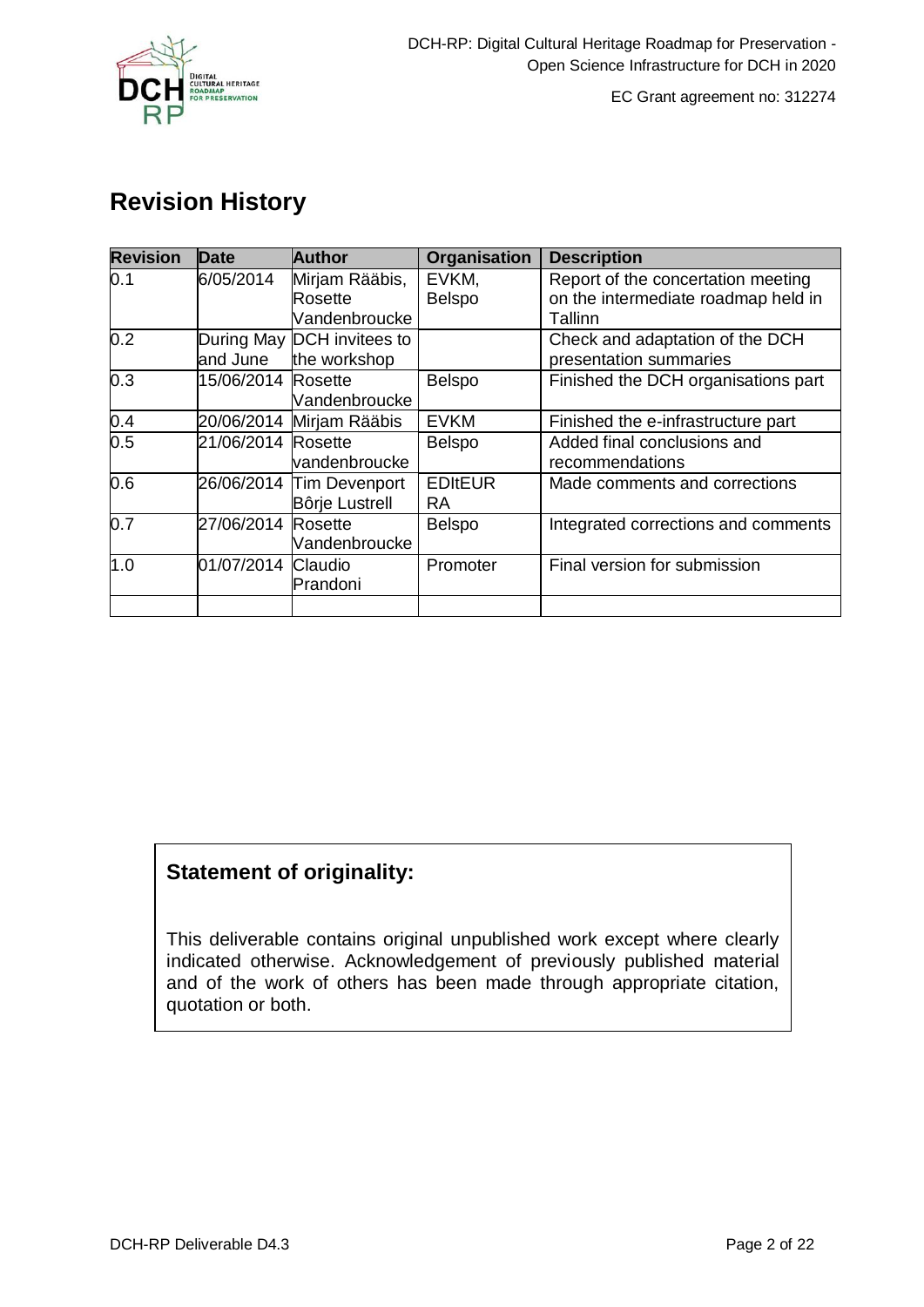

# **TABLE OF CONTENTS**

| $\mathbf{1}$   |                                                                                                     |  |  |  |
|----------------|-----------------------------------------------------------------------------------------------------|--|--|--|
| $\overline{2}$ |                                                                                                     |  |  |  |
| 3              |                                                                                                     |  |  |  |
|                | 3.1                                                                                                 |  |  |  |
|                | 3.2                                                                                                 |  |  |  |
|                |                                                                                                     |  |  |  |
| 4              |                                                                                                     |  |  |  |
| 5              |                                                                                                     |  |  |  |
|                | 5.1                                                                                                 |  |  |  |
|                | Marie-Véronique Leroi, Patrimoine Numérique, Catalogue des collections numérisées, France9<br>5.1.1 |  |  |  |
|                | 5.1.2                                                                                               |  |  |  |
|                | 5.1.3                                                                                               |  |  |  |
|                | 5.1.4                                                                                               |  |  |  |
|                | 5.1.5                                                                                               |  |  |  |
|                | 5.1.6                                                                                               |  |  |  |
|                | 5.1.7                                                                                               |  |  |  |
|                | 5.1.8                                                                                               |  |  |  |
|                | 5.1.9                                                                                               |  |  |  |
|                | 5.1.10                                                                                              |  |  |  |
|                | 5.1.11                                                                                              |  |  |  |
|                | 5.1.12                                                                                              |  |  |  |
|                | 5.1.13                                                                                              |  |  |  |
|                | 5.2                                                                                                 |  |  |  |
|                | 5.2.1                                                                                               |  |  |  |
|                | 5.2.2                                                                                               |  |  |  |
|                | 5.2.3                                                                                               |  |  |  |
|                | 5.2.4                                                                                               |  |  |  |
| 6              |                                                                                                     |  |  |  |
|                |                                                                                                     |  |  |  |
|                | 6.1                                                                                                 |  |  |  |
|                |                                                                                                     |  |  |  |
|                | 6.1.2                                                                                               |  |  |  |
|                | 6.1.3                                                                                               |  |  |  |
|                | 6.1.4                                                                                               |  |  |  |
|                | 6.1.5                                                                                               |  |  |  |
|                | 6.2                                                                                                 |  |  |  |
|                | 6.2.1                                                                                               |  |  |  |
|                | 6.2.2                                                                                               |  |  |  |
|                | 6.2.3                                                                                               |  |  |  |
|                | 6.2.4                                                                                               |  |  |  |
| 7              |                                                                                                     |  |  |  |
| 8              |                                                                                                     |  |  |  |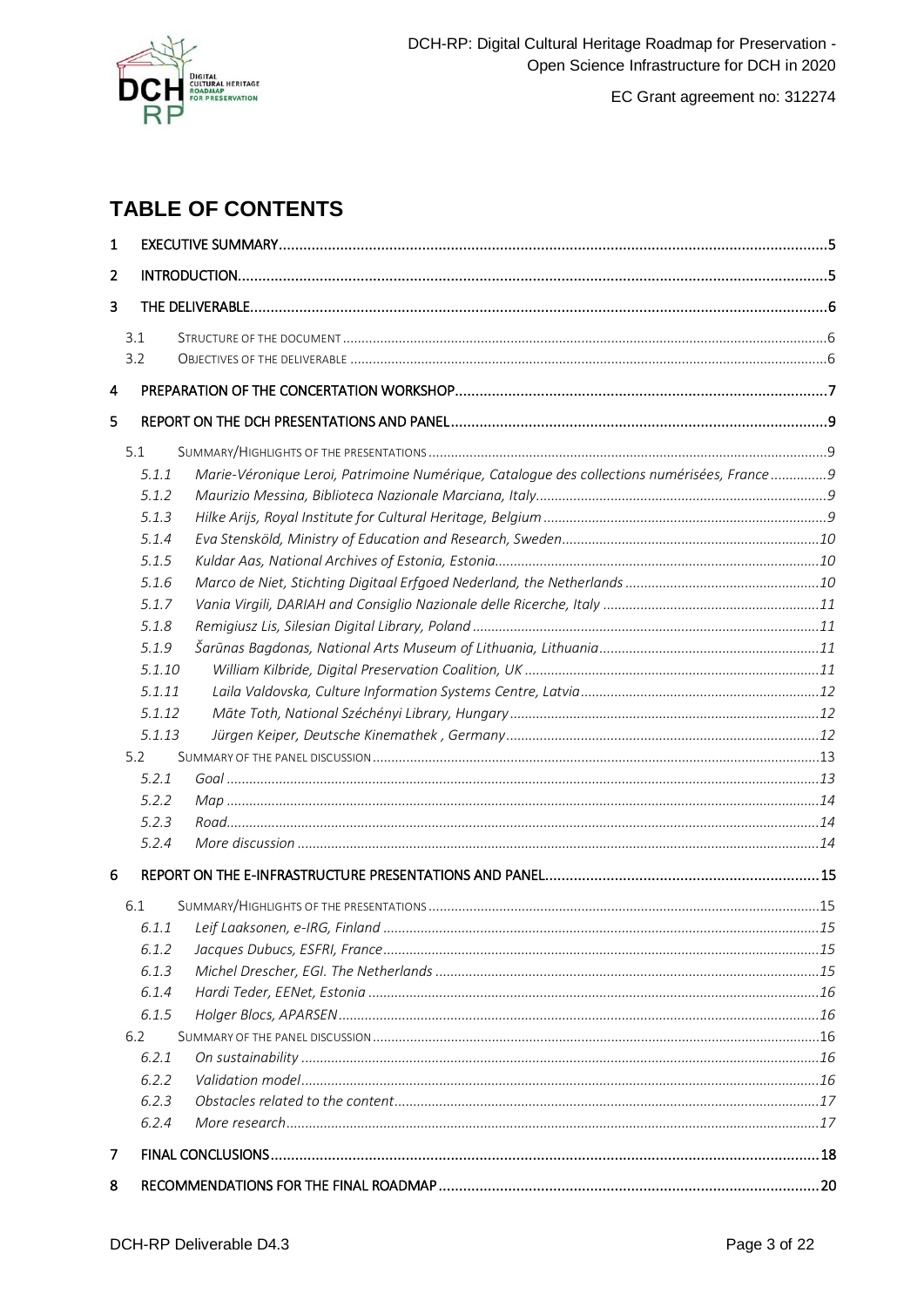

| 9 |  |
|---|--|
|   |  |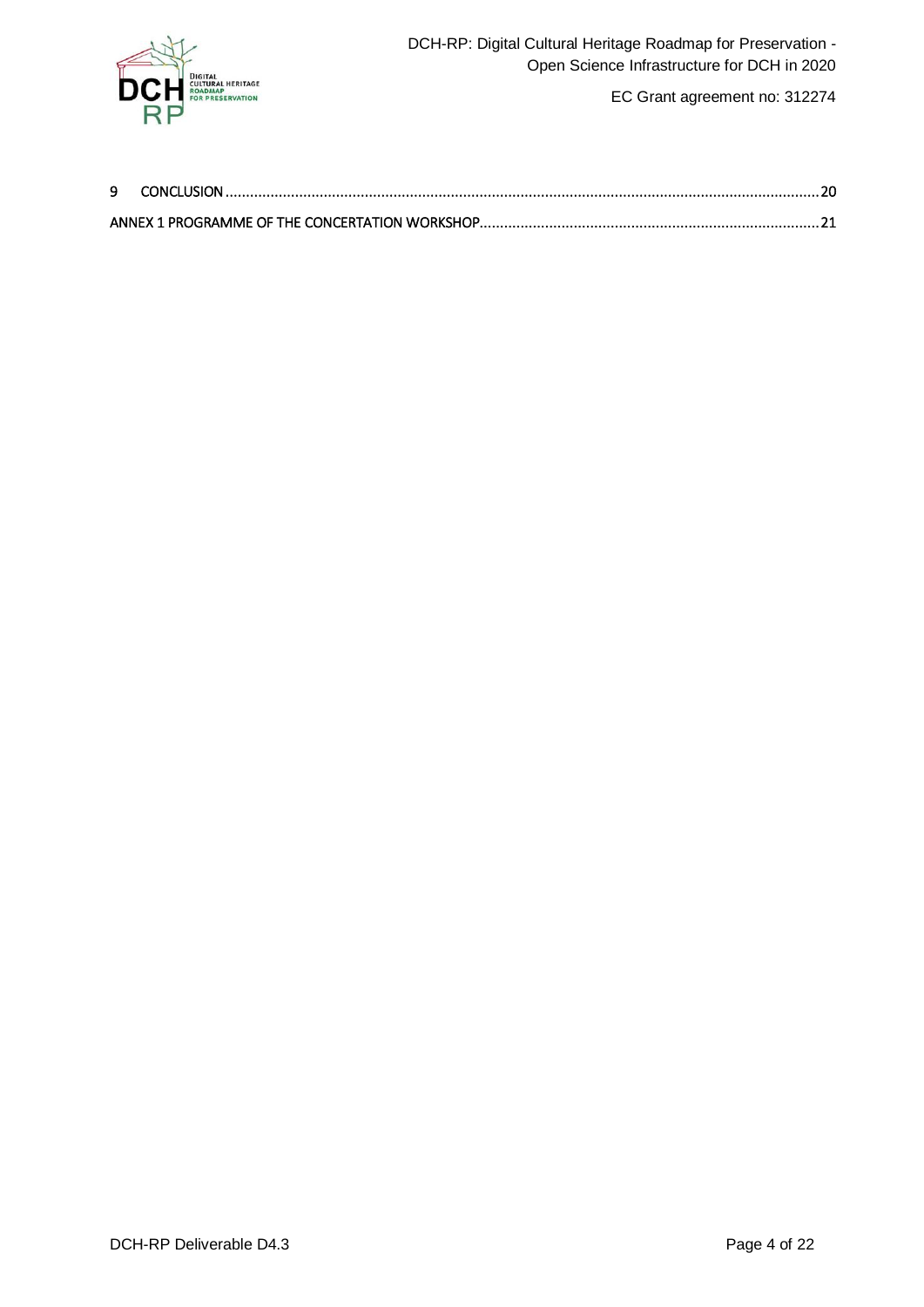

# <span id="page-4-0"></span>**1 EXECUTIVE SUMMARY**

A concertation workshop was held between the DCH-RP partners, representatives of DCH organisations from several European countries and representatives of e-infrastructures. The main topic of discussion was the intermediate roadmap for the preservation of digital cultural heritage of which a copy was sent to all participants. Viewpoints were given by DCH organisations and e-infrastructures alike and were followed by fruitful discussions. The two-day event was closed by the presentation of the final conclusion of all discussions that gave rise to a series of recommendations for the final roadmap.

# <span id="page-4-1"></span>**2 INTRODUCTION**

The DCH-RP DoW included the organisation of an e-Infrastructure Concertation meeting in the second year of the project in order to discuss in more detail the strategy and recommendations presented in the Roadmap study and the intermediate roadmap and to prepare for future cooperation. This event was held in Tallinn on the 23<sup>rd</sup> and 24<sup>th</sup> of April 2014 at the University of Tallinn. The concertation meeting was organised in the form of a closed workshop with invited attendees.

The choice of attendees was carefully done in order to provide a balanced mix of experts in both the Digital Cultural Heritage and the e-infrastructures areas. The procedure followed is elaborated in Chapter 3.

The workshop not only featured presentations with room for questions but also included ample time for two panels; one focused on inputs from the digital cultural heritage domain while the second one captured inputs from the e-infrastructures. The program is presented in Chapter 4.

Presentations and panel discussions proved to be very useful for the construction of the final DCH-RP roadmap. Chapter 5 and 6 summarise the panel discussions and chapter 7 presents the final conclusions. Recommendations for the final roadmap are formulated in Chapter 8.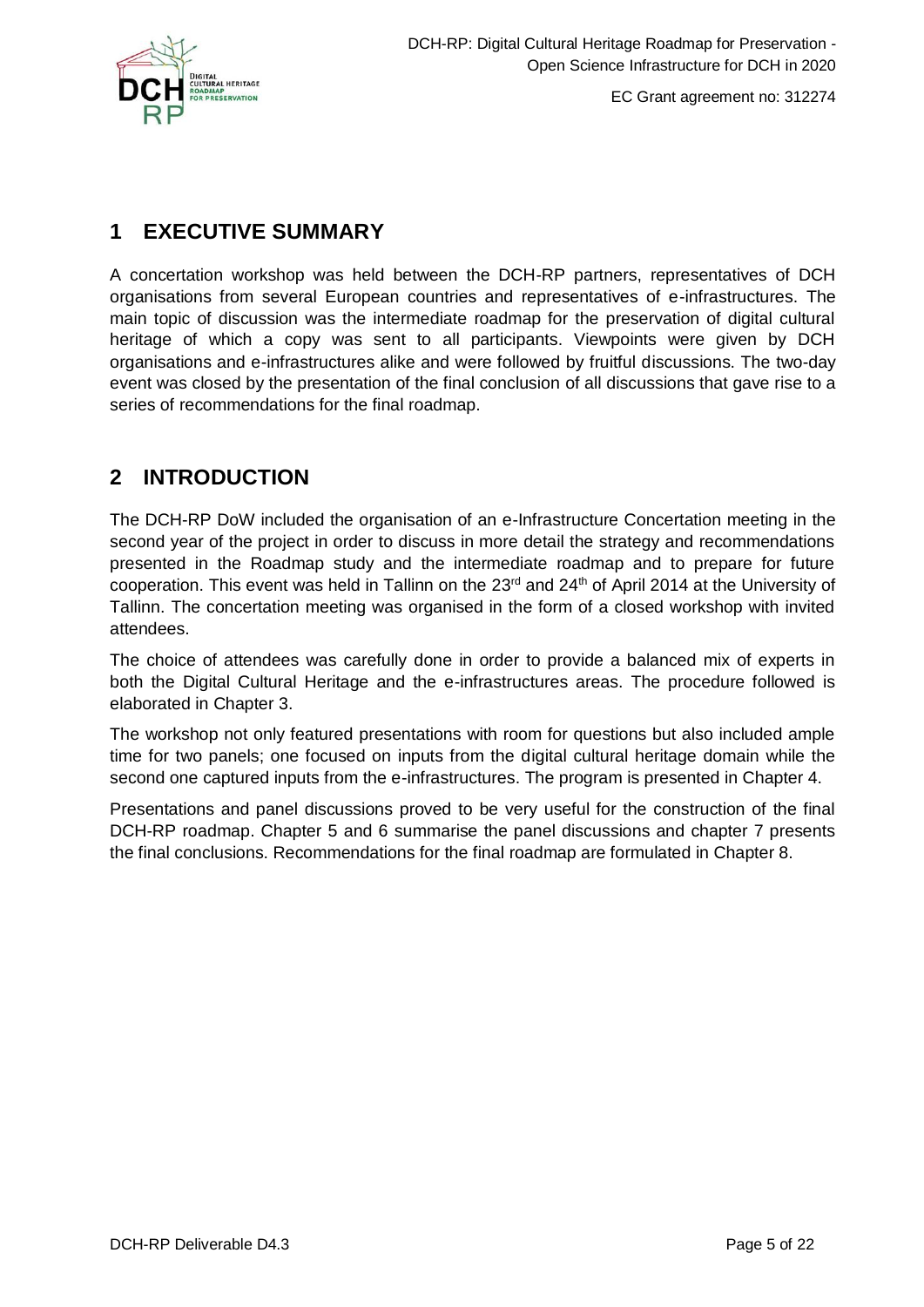

# <span id="page-5-0"></span>**3 THE DELIVERABLE**

### <span id="page-5-1"></span>**3.1 STRUCTURE OF THE DOCUMENT**

This document describes the organisation and the results of a concertation workshop between DCH-RP partners, DCH organisations and e-infrastructures that was organised on 23-24 April in Tallinn.

Chapter 4 describes the organisation of the workshop including the procedure followed for the invitation of participants. The programme of the workshop is presented in Appendix A.

Chapter 5 and 6 summarize the presentations and the corresponding panel discussion of respectively DCH organisations and e-infrastructures.

Chapter 7 presents the final conclusion of all presentations and discussions.

Finally chapter 8 lists the recommendations for the final roadmap.

### <span id="page-5-2"></span>**3.2 OBJECTIVES OF THE DELIVERABLE**

This deliverable aims to reflect the presentations, discussions and outcome of the concertation workshop between DCH-RP partners, DCH organisations and e-infrastructures.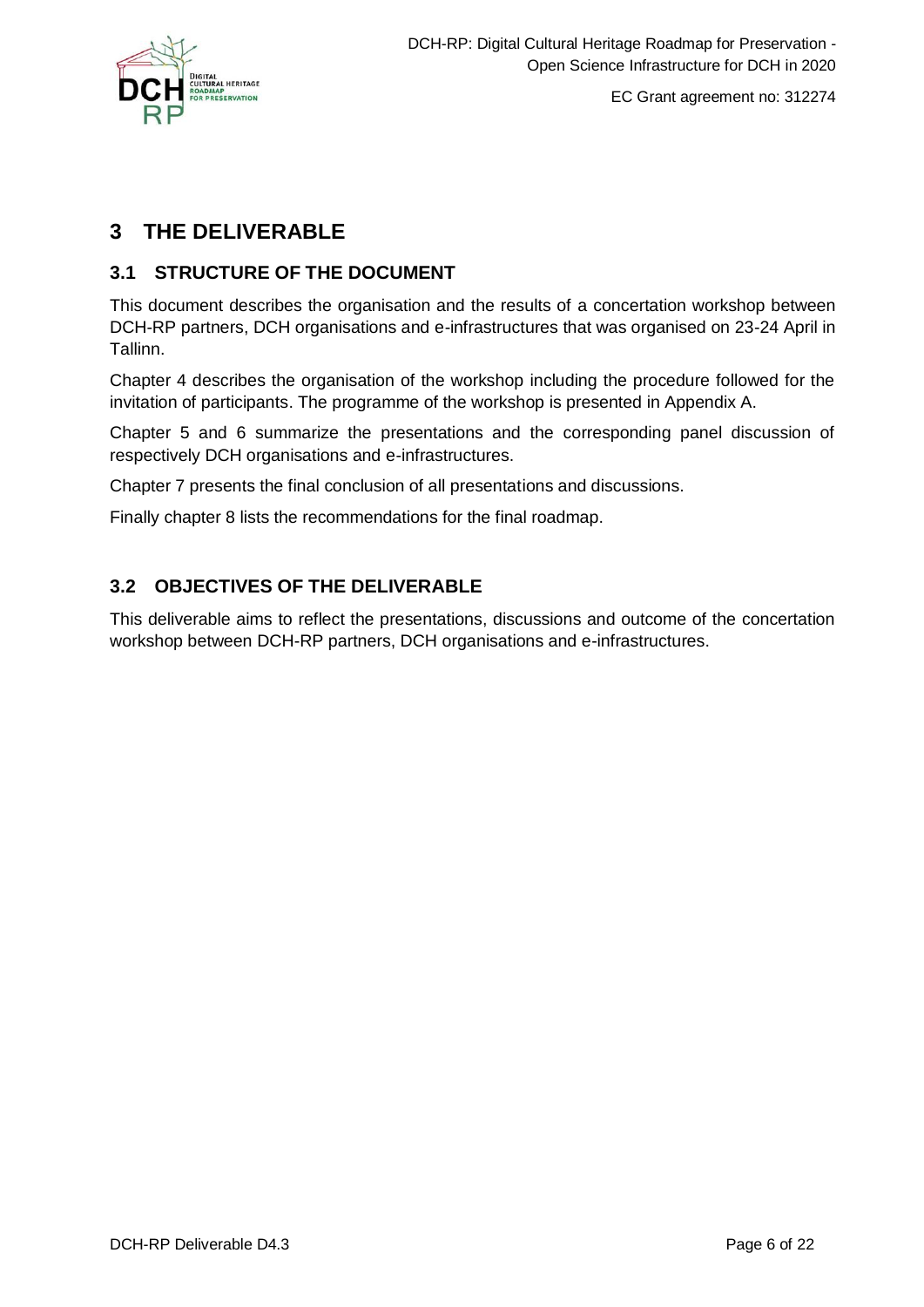

# <span id="page-6-0"></span>**4 PREPARATION OF THE CONCERTATION WORKSHOP**

Obtaining the widest possible feedback on the intermediate roadmap was a very important challenge for the DCH-RP project. Feedback and input mean a better roadmap and can represent a useful step towards the involvement of all stakeholders in the future implementation of the roadmap.

Hence we could not depend on participants reacting to a general invitation that would not ensure that we had a representative discussion forum. The project also wanted to keep the number of participants limited in order to be able to have fruitful discussions and also to cope with a limited budget for the organisation of this workshop. Hence during a previous project meeting in Catania it was decided that the concertation workshop would be limited to 50 persons, and that not more than half would be associated with the project partners, thus leaving room for 25 external invitations. These 25 invitations should be sufficient to achieve a good mix of representatives of DCH organisations, e-infrastructures and relevant policy making bodies. Concerning the DCH organisations it was clear that we should also reach out to countries that do not have partners in the DCH-RP project.

Therefore, invitations went to a selected and available DCH organisation in each DCH-RP partner country, to DCH organisations that were already active on virtual platforms, to known DCH organisations in countries not represented by the previously mentioned organisations, to Dariah, to EGI, to EUDAT, to APARSEN, to TERENA, to e-IRG and to the ESFRI Social and Cultural Innovation workgroup. Note that 15 countries were approached for participation from their DCH communities.

| Kuldar        | Aas             | <b>National Archives</b>                    | Estonia            |
|---------------|-----------------|---------------------------------------------|--------------------|
| Hilke         | Arijs           | Royal Institute for Cultural Heritage       | <b>Belgium</b>     |
| Šarūnas       | <b>Bagdonas</b> | <b>National Arts Museum</b>                 | Lithuania          |
| Holger        | <b>Brocks</b>   | <b>APARSEN</b>                              |                    |
| Marco         | de Niet         | <b>Stichting Digitaal Erfgoed Nederland</b> | <b>Netherlands</b> |
| <b>Michel</b> | <b>Drescher</b> | EGI                                         |                    |
| Jacques       | <b>Dubucs</b>   | <b>ESFRI</b>                                | France             |
| Licia         | Florio          | <b>TERENA</b>                               |                    |
| Jürgen        | Keiper          | Deutsche Kinemathek                         | Germany            |
| William       | Kilbride        | <b>Digital Preservation Coalition</b>       | UK                 |
| Leif          | Laaksonen       | e-IRG                                       | Finland            |
| Lauri         | Leht            | <b>National Archive</b>                     | Estonia            |
| Marie-        | Leroi           | Ministry of Culture                         | France             |
| Véronique     |                 |                                             |                    |
| Remigiusz     | Lis             | Silesian Digital Library                    | Poland             |

The final list of invited persons that could attend was as follows: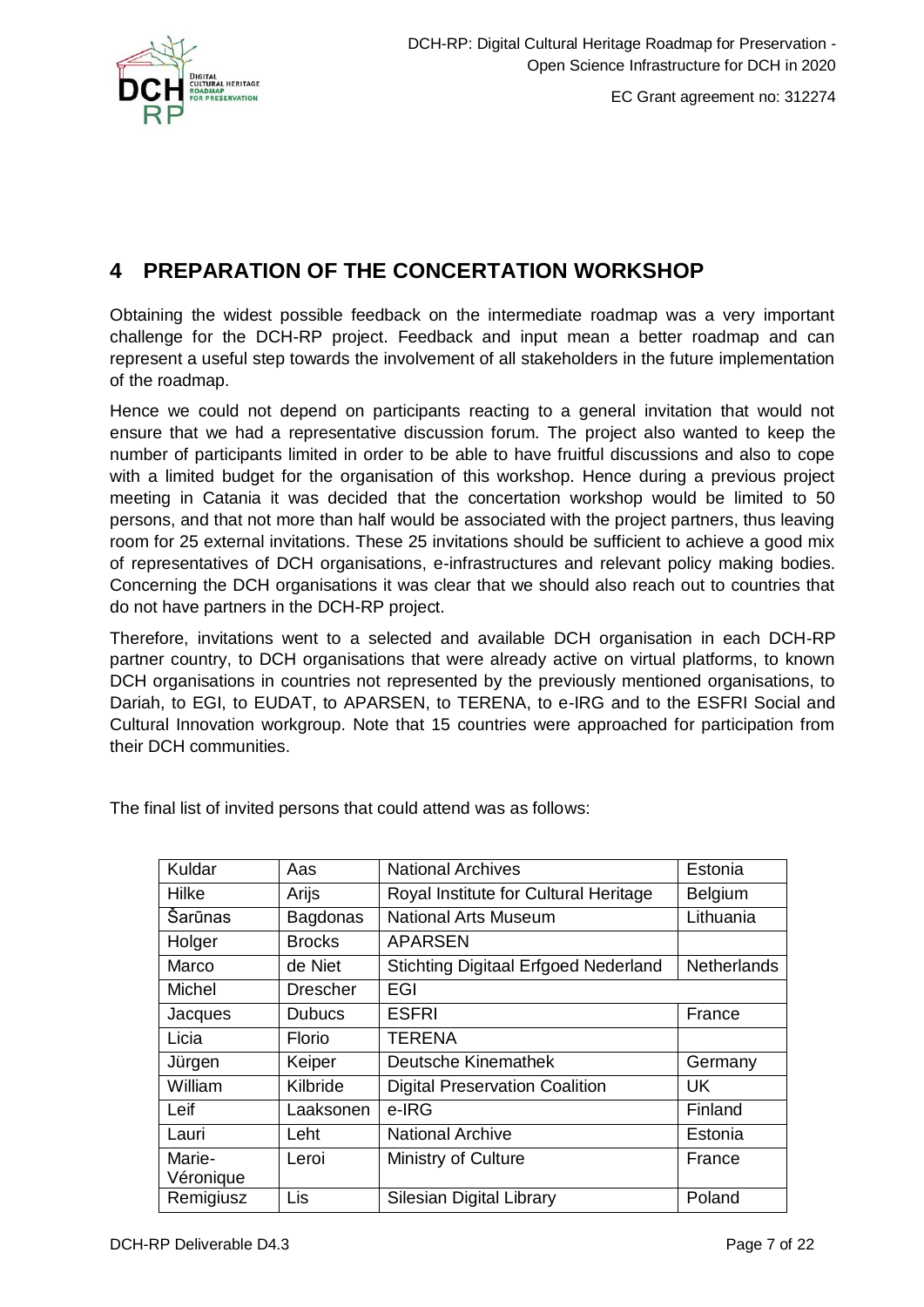

| Maurizio | Messina     | National Library of St Mark                  | Italy   |
|----------|-------------|----------------------------------------------|---------|
| Tarvi    | <b>Sits</b> | Ministry of Culture                          | Estonia |
| Eva      | Stensköld   | Ministry of Education and Research           | Sweden  |
| Hardi    | Teder       | <b>EENet</b>                                 | Estonia |
| Maté     | <b>Toth</b> | <b>National Library</b>                      | Hungary |
| Laila    | Valdovska   | <b>Culture Information Systems Centre</b>    | Latvia  |
| Vania    | Virgili     | DARIAH/Consiglio Nazionale delle<br>Ricerche | Italy   |

The programme was drafted by the organisations in consultation with the speakers and panel leaders and is presented in Annex 1.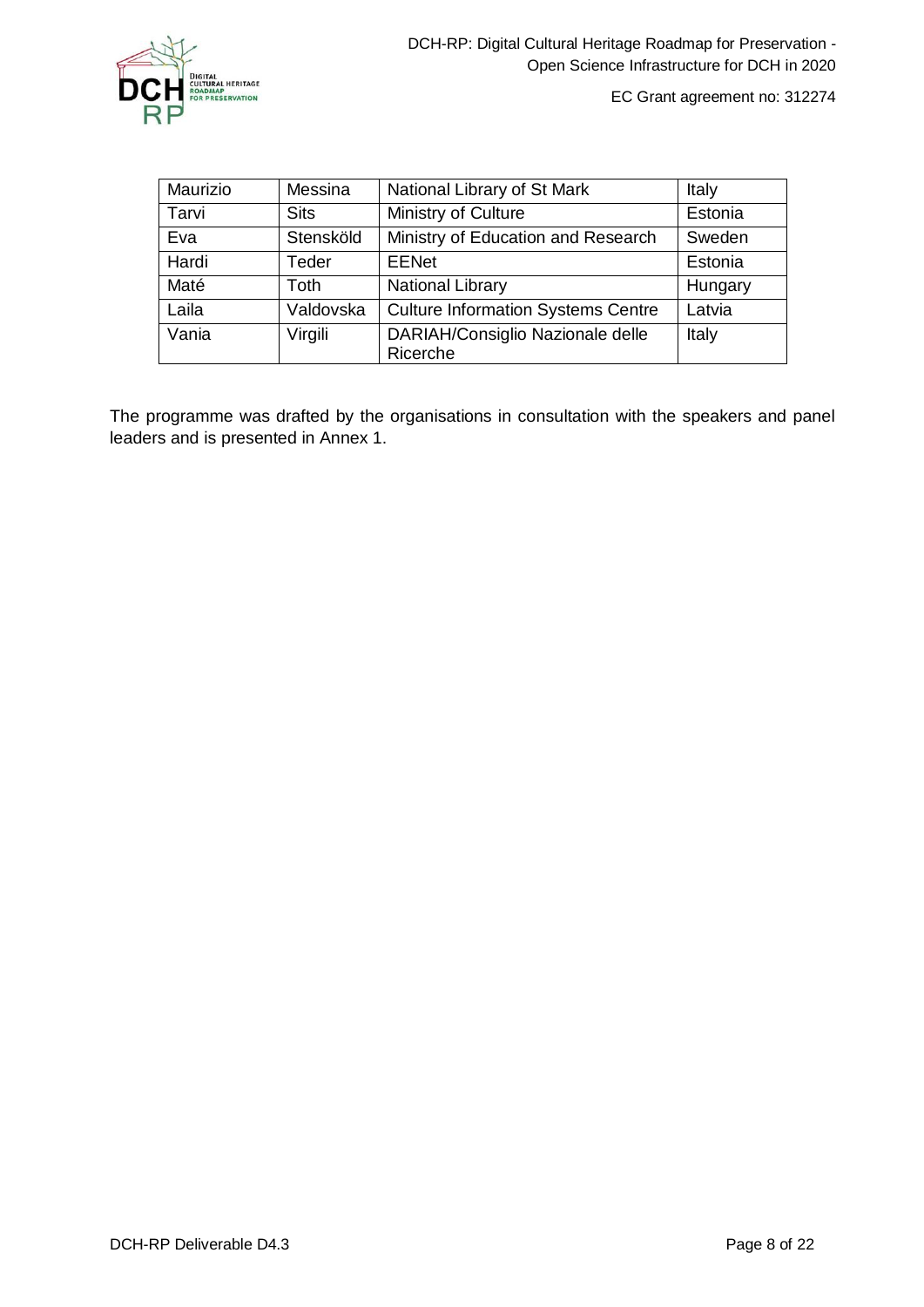

# <span id="page-8-0"></span>**5 REPORT ON THE DCH PRESENTATIONS AND PANEL**

### <span id="page-8-1"></span>**5.1 SUMMARY/HIGHLIGHTS OF THE PRESENTATIONS**

#### <span id="page-8-2"></span>**5.1.1 Marie-Véronique Leroi, Patrimoine Numérique, Catalogue des collections numérisées, France**

The interim roadmap was studied by the departments the Ministry of Culture and Communication DREST (Department for Research, Higher Education and Technology) and SIAF, (Interministerial service for France archives) of the Ministry of Culture and Communication, by the French National Library and the very big research infrastructure TGIR Human-Num. This means that an important part of the French DCH area has been able to give comments on the document. Comments have been categorised under "general remarks" and "specific remarks". The general remarks pertain to the target of the roadmap including economic, legal and political aspects and the strategy for different types of digital objects. They can be summarised by a number of observations: the roadmap is too technically oriented, economic aspects should be more detailed, legal and political aspects need to be added, and that a distinction should be made between the preservation of the different types of digital objects. Specific remarks question the degree of influence on and cooperation with EUDAT, suggest a mention of the Paris declaration and the Charter of UNESCO, ask for reflection on which aspects of preservation harmonisation are relevant, ask questions on the interoperability of data and metadata and finally challenge the use of e-infrastructures and the need for more detailed DCH requirements.

#### <span id="page-8-3"></span>**5.1.2 Maurizio Messina, Biblioteca Nazionale Marciana, Italy**

The primary concern from this organisation is fitting DP into digitisation workflows. Italy has good experience of library networking and integration between museums and archives, there is common use of resource discovery metadata and a growing integration between memory institutions and e-infrastructure. But there have been significant financial problems for the sector, relatively slow staff turnover, poor awareness of DP and limited commercial involvement in DP in Italian cultural heritage institutions. The libraries – the whole sector – is waiting for "preservation as a service" that can be implemented easily including safe storage, certified trusted digital repositories, ease of management of SIP and DIP functions, federated authentication services, persistent identifiers and a business model that gives financial sustainability. The roadmap should address the possibilities of e-infrastructures in addressing these requirements. Other problems that have to be tackled include relations with publishing companies and issues of licensing.

#### <span id="page-8-4"></span>**5.1.3 Hilke Arijs, Royal Institute for Cultural Heritage, Belgium**

There is a large need for preservation of digital cultural heritage. Digital preservation is not always well understood and the reality is often far removed from the theory. For example, simple backup operations are sometimes taken for preservation. There exist standards and tools but they are mostly not efficient to use and in general are not user friendly. Challenges for the roadmap are to also address topics like trust and security, practical deployment, costs and awareness. There needs also to be reflection on what we want to preserve. Multiple solutions can be considered for a preservation system. Each of them has drawbacks especially with regards to loss of data upon transfer of data, incompatibility between storage infrastructures,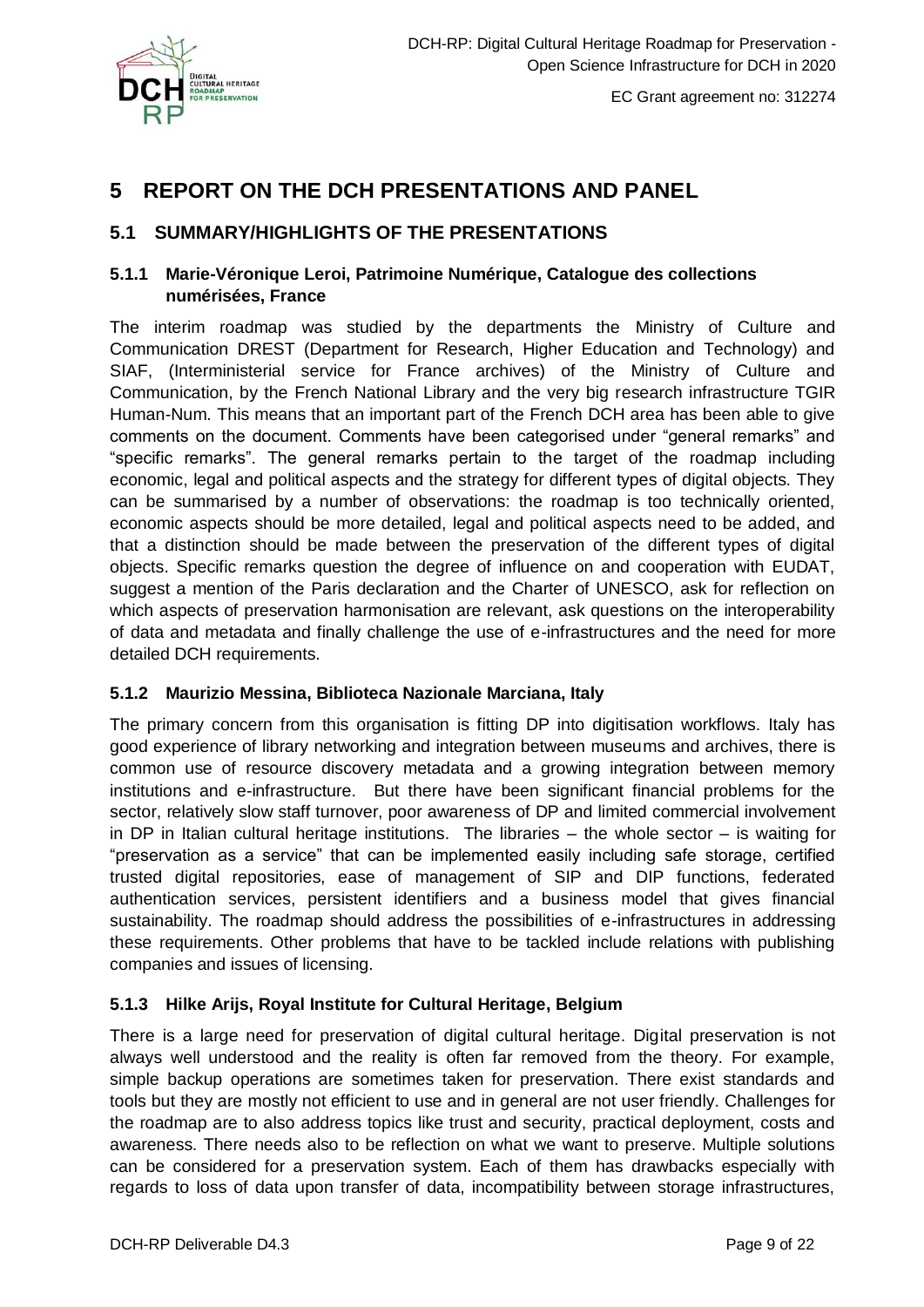

trust/security issues and requirement for trained staff. And the need for advocacy and training certainly needs to be addressed.

### <span id="page-9-0"></span>**5.1.4 Eva Stensköld, Ministry of Education and Research, Sweden**

An e-infrastructure landscape exists at national, regional (Nordic), European and global levels. Together they illustrate the needs for both e-infrastructures and collaboration at all levels. The main threat to implementation of the road map is the gap between the cultural heritage sector and the science sector which are funded from different sources, have different governance models and have different expectations. In Sweden we have initiated efforts to try to bridge this gap, where the cultural heritage institutions are currently engaged in communicating with the research institutions and the e-infrastructure providers. The roadmap for preservation should present a common vision (common policies, processes and protocols) between the cultural heritage and science sectors, avoid duplication of effort, look into federated infrastructures, and define timelines, priorities and actions.

### <span id="page-9-1"></span>**5.1.5 Kuldar Aas, National Archives of Estonia, Estonia**

For the National Archives of Estonia the DCH-RP roadmap should make it possible for each cultural heritage institution to define its own practical action plan with a realistic timeframe for the implementation of the different stages. Funds are often limited so there is a need to define what to keep in house and what to put into an e-infrastructure. A cloud e-infrastructure is good but different cloud models – IaaS, PaaS and SaaS – may be needed for different organisations. And there is a strong requirement for interoperability between the different service providers, between data providers and between European public administrations. National agencies could run the infrastructure for all concerned as part of e-government and government clouds.

#### <span id="page-9-2"></span>**5.1.6 Marco de Niet, Stichting Digitaal Erfgoed Nederland, the Netherlands**

The Netherlands takes a decentralised approach to policies and practices in the cultural heritage sector but also wants to strengthen its national infrastructure in an EU context. Only one third of cultural heritage institutions has a preservation policy and only one quarter is connected to a digital infrastructure which can offer preservation. The majority of the institutions rely on in-house collections management systems. Many institutions don't report on possible loss of digital data, but of those who do, more than half have experienced data loss. There is a cultural coalition on digital preservation (CCDD) which has its own working plan that has 4 phases of work for the period 2013-2018 and which actually aligns pretty closely with the DCH-RP roadmap. There is no strong sectoral leader in the cultural sector to drive digital preservation and although there is need for more coordination, digital preservation solutions need to be based on a collaborative and representative approach. Because of the fast growing amounts of digital heritage collections, there is an urgency for digital preservation but in the field the sense of urgency varies between institutions and depends on the maturity of information policy. To counter this, it is considered best to get as close as possible to existing workflows. However, object-driven preservation dominates and there is a need for more process focused preservation and a different way of thinking about repositories. And we cannot consider preservation without taking access issues into account (including e.g. persistent identifiers).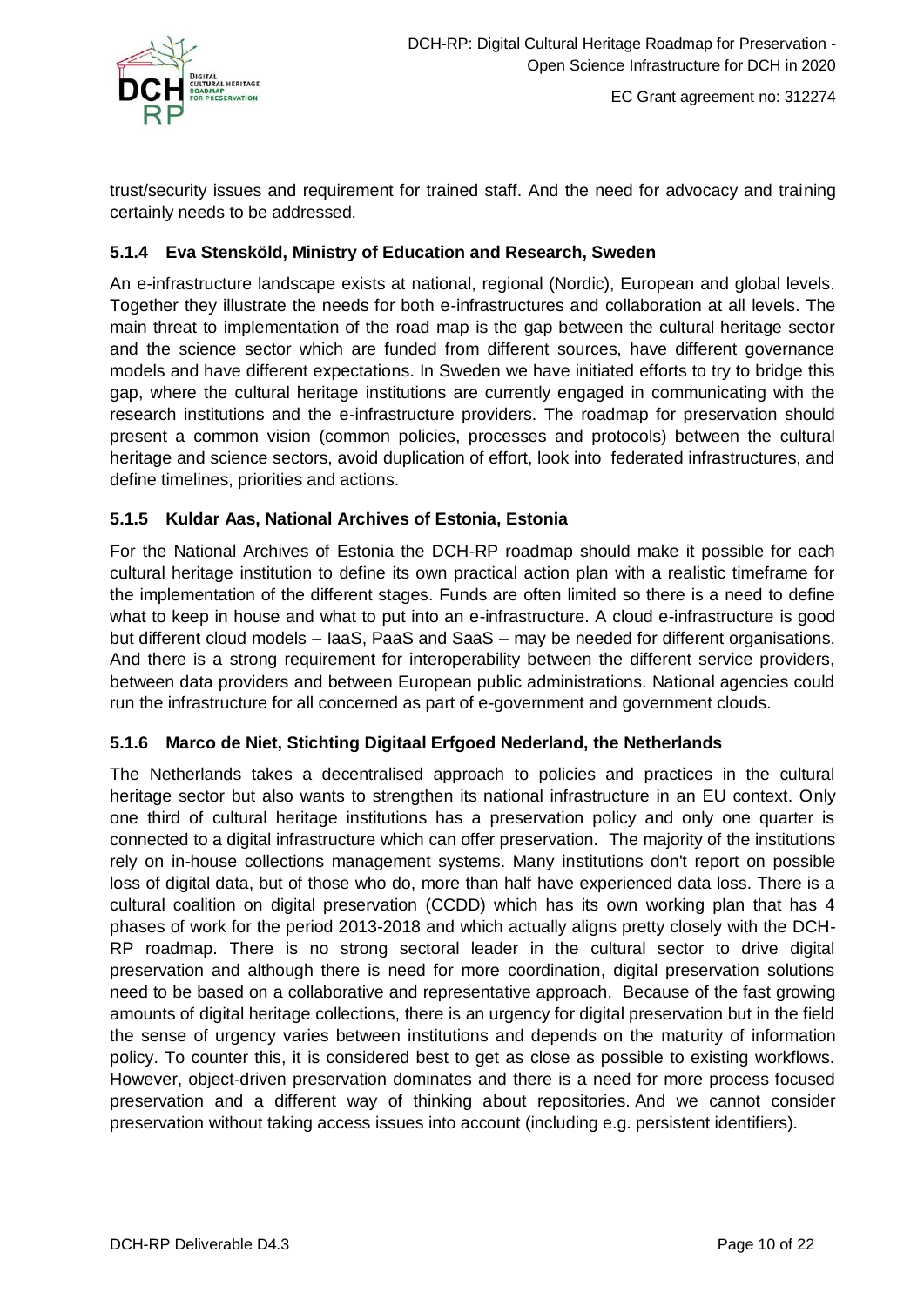

#### <span id="page-10-0"></span>**5.1.7 Vania Virgili, DARIAH and Consiglio Nazionale delle Ricerche, Italy**

DARIAH is an international research infrastructure for arts and humanities with a vision to facilitate long-term access to, and use of, all European Arts and Humanities digital research data.

### <span id="page-10-1"></span>**5.1.8 Remigiusz Lis, Silesian Digital Library, Poland**

Digitisation is often a marginal activity for institutions, is mostly project based, and the emphasis is on descriptive metadata and presentation: archiving is therefore a gap in what is already a marginal and fragmented activity. There is a need for the archiving of master files and metadata for long term archiving. That is the context that the roadmap would have to deal with in Poland. It would be nice to be able to use the roadmap for starting discussion of a national strategy in Poland. The roadmap is for the moment focused on technical solutions in theoretical ways but it should also include a social dimension.

#### <span id="page-10-2"></span>**5.1.9 Šarūnas Bagdonas, National Arts Museum of Lithuania, Lithuania**

Integrated museum information systems for Lithuania are provided at the national level as an infrastructure serving diverse audiences. No new digitisation efforts are foreseen and therefore the trick is to use what has already been digitised. It's easier in some sense to preserve physical objects in the museums than to preserve the digital ones. Use or abandon! Systems, software, infrastructure etc have to be a service in the broadest sense: but the terms software and infrastructure are not interchangeable. It is important when developing a preservation system to look where user needs are, provide use cases and develop a platform as a set of reliable and relevant services. The intermediate roadmap is not clear about the use of PaaS. The roadmap needs to start from use cases and be clear about the services that will be provided.

#### <span id="page-10-3"></span>**5.1.10 William Kilbride, Digital Preservation Coalition, UK**

Digital preservation qua time frame means different things for different people or different situations. Digital preservation is done for a large number of reasons and creates and protects opportunities given by digital data. Digital preservation is not just about data, access and tools but essentially about people and opportunities. But money (or lack of it) can be a major problem. The data is growing much faster than the storage capabilities and the funding. DCH-RP has to prove that working with e-infrastructures and people collaborating on preservation make preservation cheaper and remove existing barriers. DCH-RP needs to consider how implementation of its four basic components deliver financial advantage.

Concerning the roadmap, is it describing harmonising data storage and preservation or does it speak about the harmonisation of workflows? Is enhancing interoperability as described in the roadmap really just about digitisation? And do not forget the people. Community building is harder than technology building. There is also a distrust of cloud providers in the DCH sector. The majority of DCH institutions are small, making them hard to reach. There is a significant skills gap. Staff is often limited. The digital preservation community is highly fragmented. Regarding the remarks about establishing conditions for cross sector integration it seems that there is an assumption that this is not already happening (but it is: see the COPTR registry service). The section about establishing a governance model assumes that there are not already organisations that could provide the needed governance.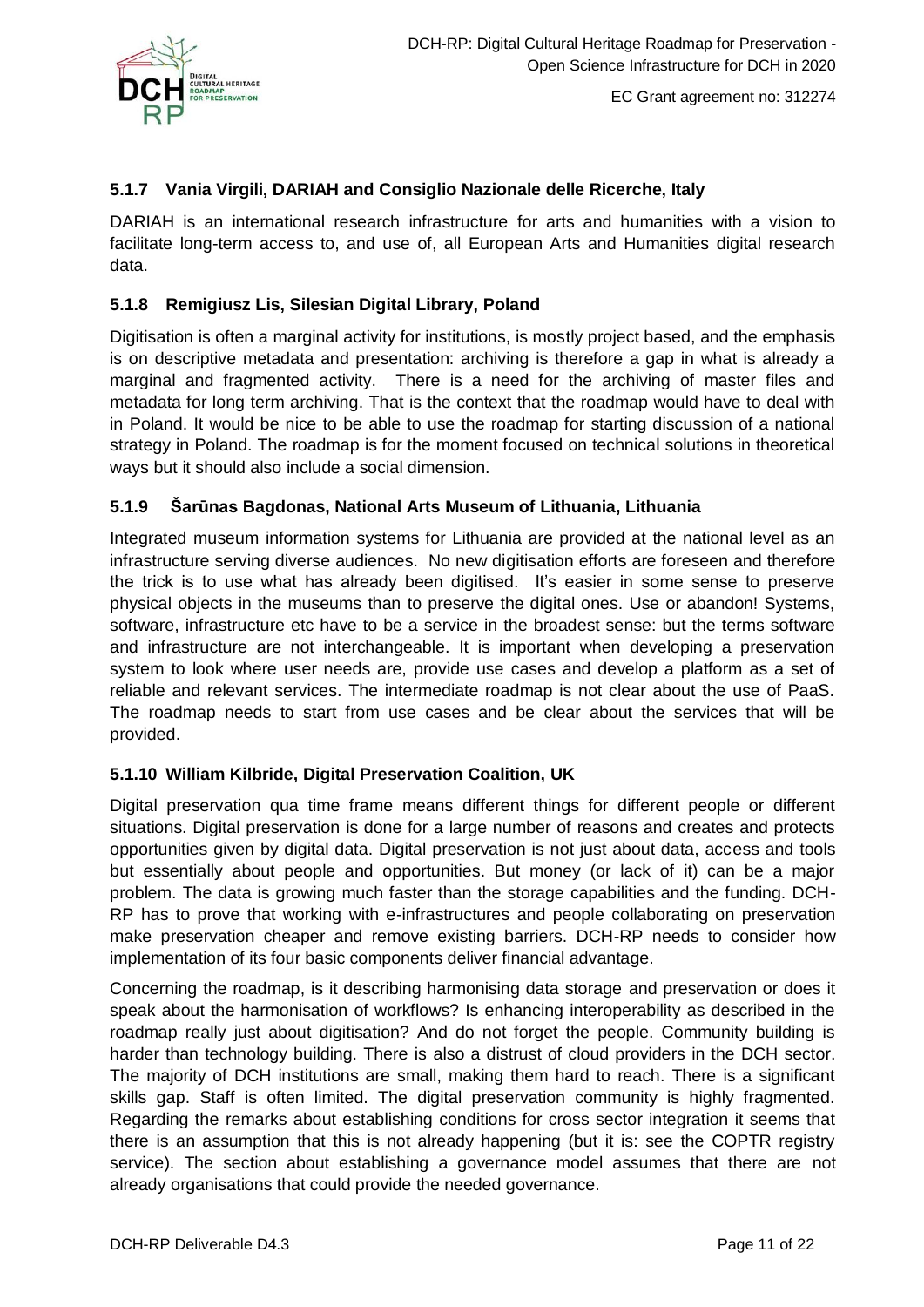

#### <span id="page-11-0"></span>**5.1.11 Laila Valdovska, Culture Information Systems Centre, Latvia**

Having in mind the Latvian situation where there is a huge gap between DCH institutions and einfrastructures (both legal and institutional barriers) the speaker wants DCH-RP to prove that the collaboration with e-infrastructures is a more effective solution than others. Useful practice in this matter in other European countries would be very useful to know. In "setting the scene" it would be good to add some economic considerations (costs, different business models, …). The text about digital repository software and developed digital preservation systems is not very clear. More explanation is needed. The intermediate roadmap also mentions the EUDAT project and the conceptual model that it developed as the infrastructure model for distributed digital preservation but it must be noted that this project is unknown in the DCH world and should be explained. It is not possible to conclude from the text whether this is the only viable model.

A general comment on the "Action Plan" is that it cannot be handled by ordinary DCH organisations. It is only appropriate for DCH institutions with an IT staff.

Concerning the timeframe of the document, the roadmap should describe more than a short term vision. The short term on which an action plan is presented finally is only about 8 months.

Annex 3 should be removed or replaced by more recent information.

#### <span id="page-11-1"></span>**5.1.12 Māte Toth, National Széchényi Library, Hungary**

DCH-RP should take into account that there are still problems within the DCH sector concerning digitisation; these include a lack of content (e.g. isolated projects taking care of specific collections) and a lack of awareness of the importance of cross-sector interaction, technical interoperability, semantic interoperability and re-use, cooperation both at domestic and international level and knowledge on existing content.

Concerning potential cooperation between e-infrastructures and the DCH domain, well-defined services need to be made available (e.g. NRENs working with SLAs, the support of DCH organizations to exploit those services). Awareness of the possible cooperation should be raised.

Awareness of long term preservation requirements should also be raised among content producers. The roadmap should also think about content that cannot be preserved over a long period (programmed multimedia).

When using the cloud for preservation purposes there should be an analysis of whether this is the right solution for all kinds of content, also with regard to the likely use of that content.

A problem that should also be tackled is the "trust" issue, especially for content that cannot be made publicly available and has to be encrypted (but against a background of possible obsolescence of encryption methods). A concept of " safe storage" could be elaborated.

#### <span id="page-11-2"></span>**5.1.13 Jürgen Keiper, Deutsche Kinemathek , Germany**

A general comment on the intermediate roadmap is the absence of any mention of the film domain and its specific demands. In the roadmap the role of small and medium archives is unclear.

Some specific remarks can be made concerning the audio/video (av) sector for the roadmap. This sector deals with extremely large files where bit errors can be fatal: this leads to a need for advanced (and often expensive) file management systems. The av sector is also dealing with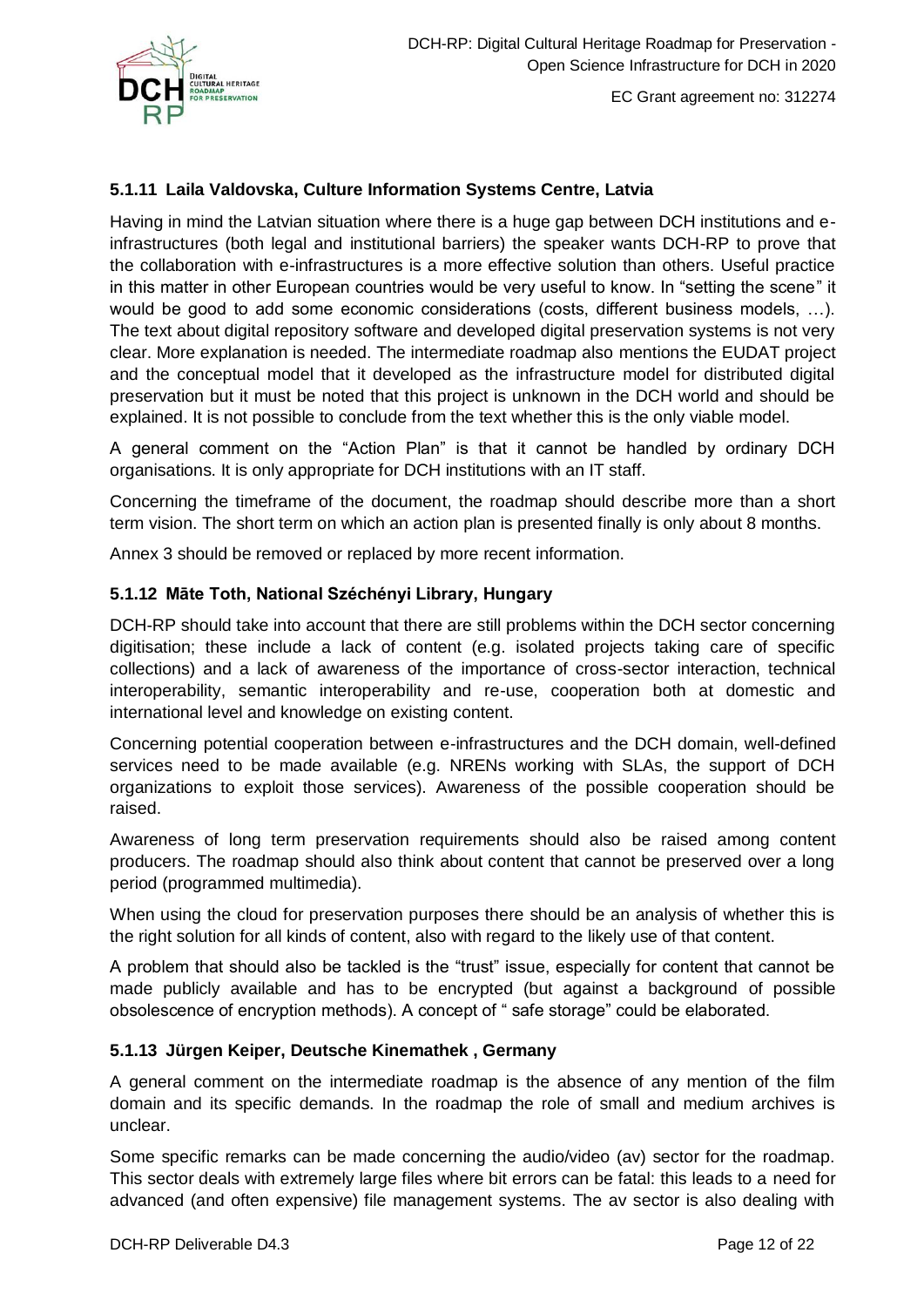

proprietary formats that do not exist for a long time. For preservation the whole chain from recording a movie to postproduction, to release and to archiving must be considered. Digital rights management will also be an issue when going for preservation. Copyrights related to codecs are a problem, as are format, file and signal validation and the color model and profiles.

### <span id="page-12-0"></span>**5.2 SUMMARY OF THE PANEL DISCUSSION**

Raivo Ruusalepp led the panel discussion with the DCH speakers. He chose to tackle three large issues on the table. This began with a discussion on the Goal or objectives of the project so that all stakeholders were on the same level for subsequent discussions on the "Road" and the "Map" – the main elements of the roadmap!

### <span id="page-12-1"></span>**5.2.1 Goal**

#### *Business case for the use of e-infrastructures*

One of the main assumptions in the roadmap is the cooperation between the DCH sector and einfrastructures. During the day several speakers commented on this cooperation, requesting proof that it gives better value for money than other solutions or asking to add a business case for the use of e-infrastructures by the DCH sector. A generic business model should be introduced and afterwards a few use cases have to be elaborated. When defining the business case it must be understood that e-infrastructures are not for free, that there do not exist many commercial preservation systems, that e-infrastructures do not know about preservation but that they know about data management, and that if e-infrastructures have to develop a preservation system it will cost money but they can benefit from economies of scale.

#### *Target of the roadmap*

The initial target of the roadmap was the DCH sector but it seems to be clear that policy makers should be included. They have to be made aware of the socio-economic impact of preservation that could influence innovation in the cultural sector (tourism, publishing sector,etc.). But policy makers could also contribute to making the DCH sector aware of the necessity of preservation. Policy makers are also necessary for guaranteeing the sustainability of a preservation infrastructure.

The roadmap might also be too technical for policy makers and should include more social, economic and legal considerations.

#### *What do we preserve*

During the day a discussion was already initiated on what needs to be preserved, on what can be preserved and how to make the choice. Memory institutions might have a public commitment to preservation (including legal deposits, state archives). Different types of data could require different types of preservation. These issues need to be tackled in the roadmap.

#### *Awareness*

Cries for raising awareness for preservation in the DCH sector are loud. There needs to be training for memory institutions about the whole preservation issue. This needs to be included in the roadmap.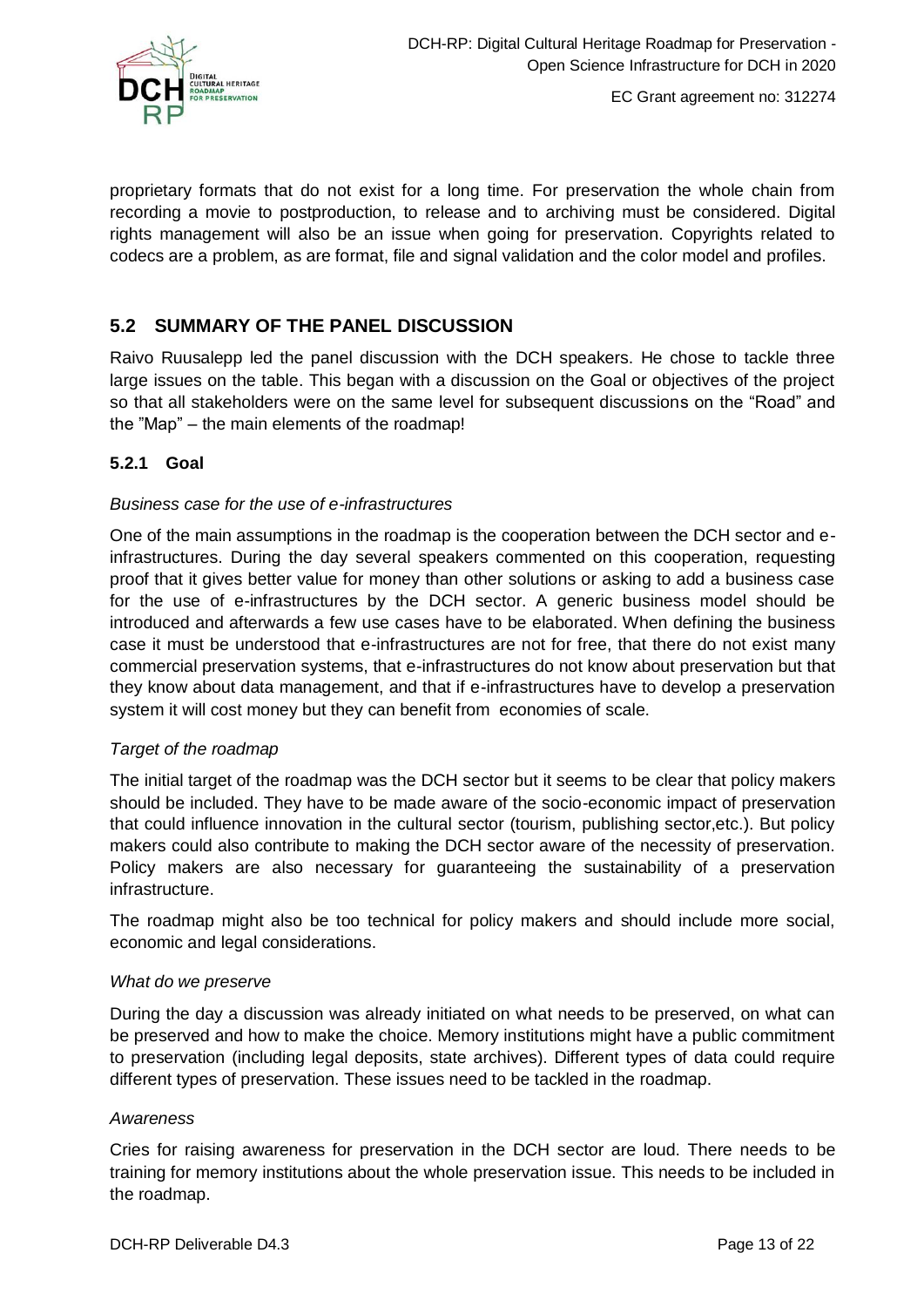

#### <span id="page-13-0"></span>**5.2.2 Map**

The map draws the landscape of preservation for the DCH sector and is based on the current situation but should in fact be based on how the situation will be in the future. Much depends on the maturity of both preservation in the DCH sector and the preservation services available from the e-infrastructures.

The landscape is also changing and at different levels; technical, political and legal. Government clouds are becoming increasingly prevalent and some DCH institutes may be forced to make use of them. Data infrastructures with a portfolio of services are being built.

Societal changes should also be taken into consideration.

### <span id="page-13-1"></span>**5.2.3 Road**

The road in the roadmap points to the action plan. Actions are needed in the following areas: Tools, Services, Persistent identifiers, Authentication, Trust, Governance models, User requirements, Funding models and business models, Skills / training / awareness.

It is clear that many of these challenges are relevant not only for digital preservation but exist also in other domains. It should not be forgotten that DCH data is also research data and the most common problems are shared with the traditional research data

#### <span id="page-13-2"></span>**5.2.4 More discussion**

#### *On the use of e-infrastructures for preservation*

Part of the discussion focused on the business case for using e-infrastructures. What is the value chain that DCH and e-Infrastructures can create together? What is the value proposal of DCH sector for the e-Infrastructures? A win-win scenario should be drafted.

#### *On awareness raising*

Raising awareness of the need for preservation of digital culture heritage was mentioned in several of the presentations made by representatives of DCH organisations. Education and training on the concept of preservation should be widely organized.

#### *On sustainability*

We can speak about the sustainability of the roadmap or the sustainability of the preservation infrastructure to which the roadmap leads. For the sustainability of the roadmap and thus to ensure a clear direction in the long run a mechanism could be put in place. The roadmap needs an endpoint and should be maintained as long as this endpoint has not been reached. Of course it might be necessary to adapt the roadmap to changing circumstances or even eventually to draft a new roadmap.

For the sustainability of the preservation infrastructure funding and opting for a pan-European solution is a must. The audience agrees on the fact that digital preservation cannot be realized without funding at national and European level (storage, software, etc) and that we are a long way from a digital preservation arrangement that "runs itself". It is also noted that for a sustainable system there must be willingness and cooperation between DCH organizations at national and pan-European level, otherwise the roadmap will remain an abstract document.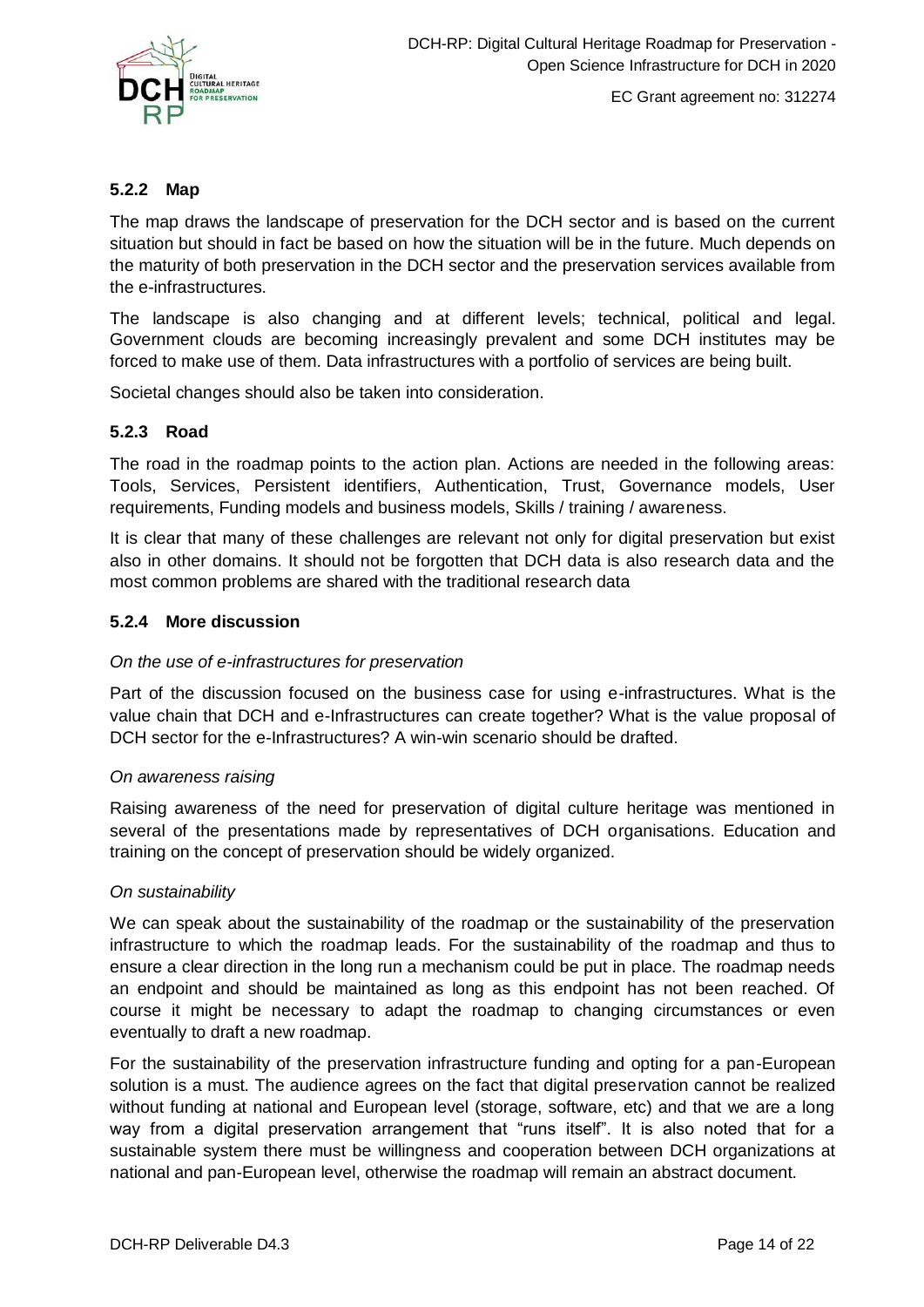

# <span id="page-14-0"></span>**6 REPORT ON THE E-INFRASTRUCTURE PRESENTATIONS AND PANEL**

### <span id="page-14-1"></span>**6.1 SUMMARY/HIGHLIGHTS OF THE PRESENTATIONS**

#### <span id="page-14-2"></span>**6.1.1 Leif Laaksonen, e-IRG, Finland**

The roadmap relies on two presumptions, firstly that national e-infrastructures are capable of delivering a variety of services needed for the goal and secondly that it is possible to achieve common policies, processes and protocols for the DCH sector to access e-Infrastructures. The basic question is: "Who will do what, with money from whom?" The answer is that one needs to answer a series of other questions. Who will pay for the e-infrastructure and is there a long term solution for financing? How should the global or European e-infrastructures involved be made available for the goal? What about international standards, processes and agreements and are they ready to be used? How ready is the DCH sector to handle preservation solutions and work with e-infrastructures. Is it important to have an understanding of the future of the technology within the framework of this roadmap?

For example in Finland the government has initiated The National Research Data Initiative (TTA), which provides and pays for different services for actors in the Finnish research system.

It is unclear whether the Roadmap is led by technology or actual needs?

Building a roadmap needs negotiation between different parties and probably willingness to have compromises using different possibilities.

#### <span id="page-14-3"></span>**6.1.2 Jacques Dubucs, ESFRI, France**

When we talk about born-digital cultural heritage one has to really ask, what meaning does the word "cultural" have in this context. For example all the paper books ever written amount to 50 billion bytes when digitized. This seems like a large number, but when we look at the number of bytes of information produced in 2006, we find that is 150 quintillion bytes. When dealing with big data there are two possibilities when addressing the word cultural. Firstly we can preserve everything that looks "genuinely cultural", but who decides and is there a way to standardise the process? Or we could change the way of thinking by not searching for "cultural" anymore, but rather trying to preserve data that is "processed in such and such way".

Bigger challenges in the world today for the DCH sector and also for the roadmap are: crossing data (scalability, health, ideology, ...), connecting Infrastructures (CESSDA, SHARE, ESS, ….), geo-localization of data, privacy and rights issues (particularly when cryptography is requested).

#### <span id="page-14-4"></span>**6.1.3 Michel Drescher, EGI. The Netherlands**

The biggest challenge for the roadmap is sustainability and long-term funding. Cloud is a good solution, but one must not forget that it is not merely a technology – it is a business model. Stakeholders are very important – who owns the data, who curates it, who preserves it. And who will pay for it - are the policies supportive about the goal.

EGI is already involved in several preservation projects in Europe. It is important and useful from the DCH sector not to forget that digital preservation is not only about cultural heritage. DCH is only a small part of the market. If we want to keep the preservation sustainable we need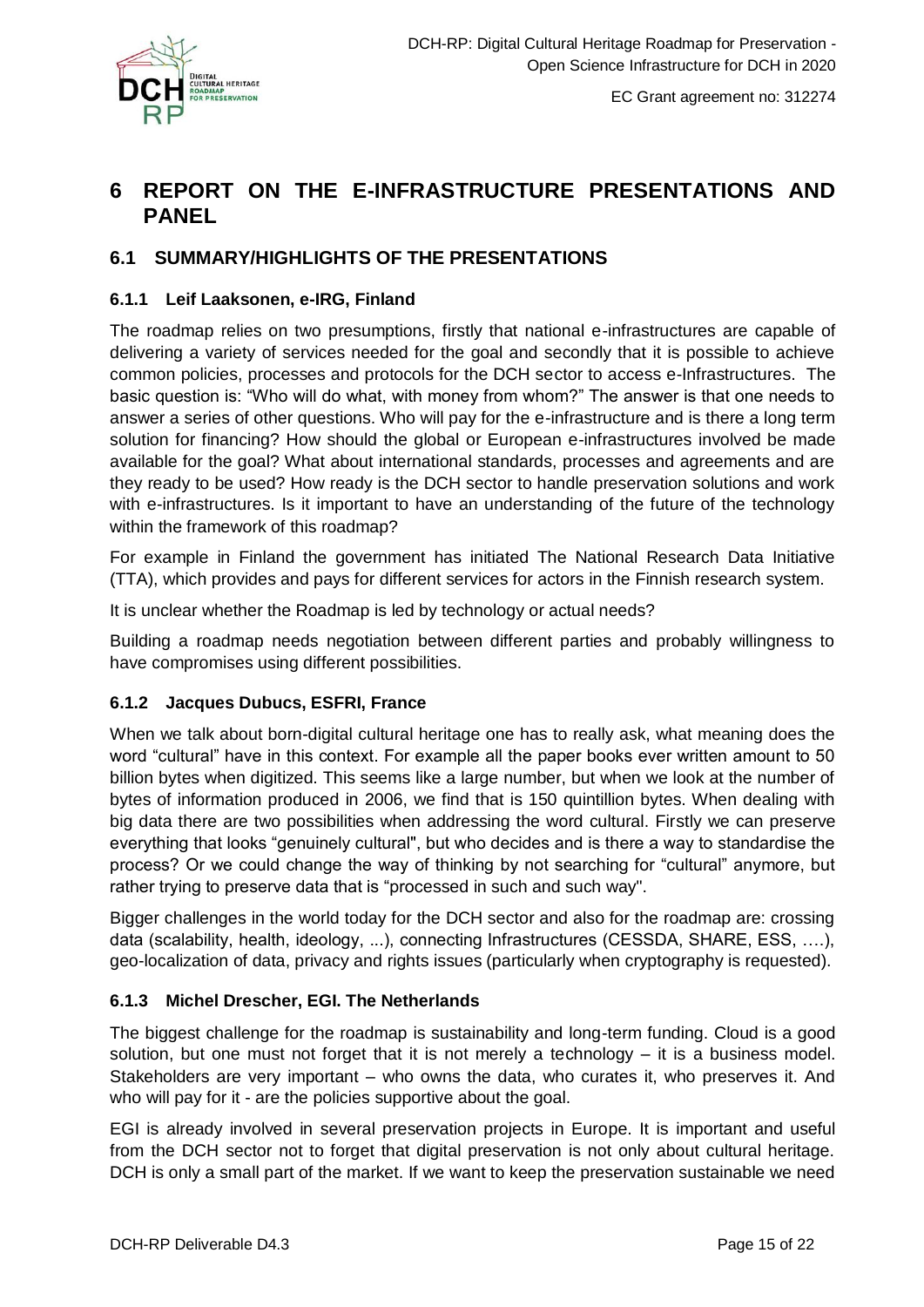

to have a revenue stream, but revenue requires paying customers. Capex turns into Opex. Gatekeepers turn into customers

#### <span id="page-15-0"></span>**6.1.4 Hardi Teder, EENet, Estonia**

EENet is a national e-infrastructure provider for academic infrastructures in Estonia; they provide services for more then 250 organisations. They have a wide international collaboration platform – GÈANT, EGI, eduGAIN, Kalmar2, eduroam.

Sustainability is one of the key problems to be addressed. Open standards and more international collaboration is needed for success. How to optimize resources - locally and globally? It should be borne in mind that different target groups need different resources (IaaS vs PaaS vs SaaS). Do we want low cost or high quality and who will pay? The resources should be easily accessed, but what about security?

#### <span id="page-15-1"></span>**6.1.5 Holger Blocs, APARSEN**

It is very useful to make a condensed version of the roadmap. Who are the stakeholders targeted in the roadmap? How is the roadmap going to be improved in the final version? Reading the roadmap there is certainly a common vision between APARSEN and DCH-RP: keywords for APARSEN are trust, sustainability, usability and access. As for the intermediate roadmap, it stands for harmonization of data storage and preservation, improved interoperability, establishment of conditions for cross-sector integration and governance models for infrastructure integration.

Which is the target group? This should be addressed more clearly in the final version of the roadmap. The policy level needs to understand its crucial role in the process.

More focus should be placed on how to apply semantic technologies. Is it realistic to have agreements on the common terminologies within the community?

An interesting idea would be how to embed the preservation function into the digitisation process, not least since DCH includes both digitized and born-digital content.

### <span id="page-15-2"></span>**6.2 SUMMARY OF THE PANEL DISCUSSION**

Tim Devenport led the panel discussion involving the e-infrastructure speakers. He chose to concentrate on the main topics and questions the speakers raised. The question that stood out above the rest was: who will pay to who for what?

#### <span id="page-15-3"></span>**6.2.1 On sustainability**

To keep preservation processes ongoing it is probably most important to have continued funding. But of course that is where we need to have a clear understanding of who is paying for this. Funding parties, governmental or otherwise, should be on board.

Consultations with the target group is another key aspect for sustainability. Awareness of the human resources involved in preserving DCH content is crucial.

#### <span id="page-15-4"></span>**6.2.2 Validation model**

We cannot talk about digital culture preservation without talking about its value. The question arises sharply due to the huge amount of digital material produced and waiting to be preserved.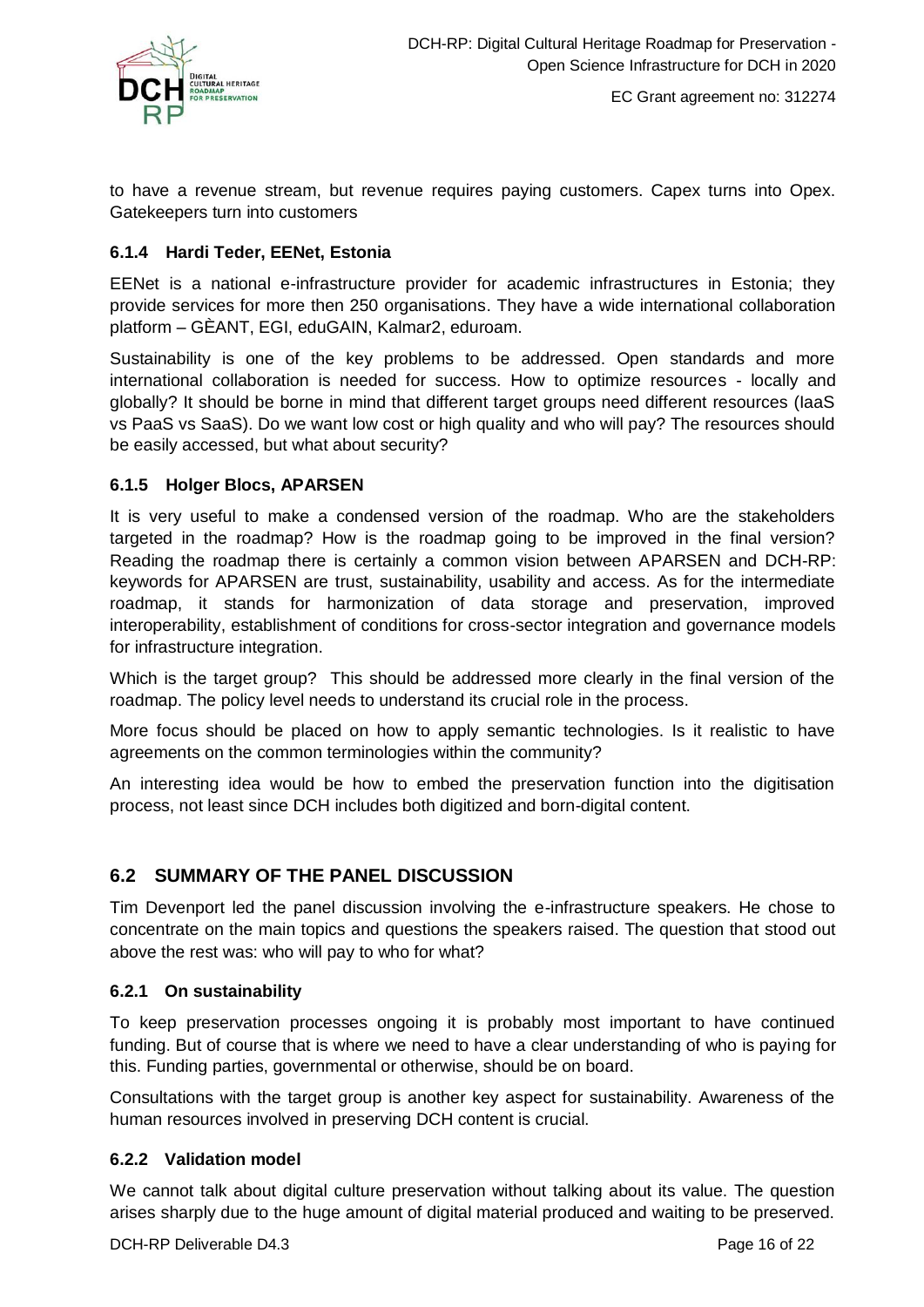

Which kind of validation model should be chosen? And who are the people validating the importance of particular artifacts or data sets? What is important to some is not necessarily important to others.

#### <span id="page-16-0"></span>**6.2.3 Obstacles related to the content**

Different countries have different rules about preserving data. It is for example not always possible to preserve valuable data outside a particular country or on a commercial server. The relevant laws and policies have to be taken into account. At the same time what kind of proper disaster management policies are there in cases of emergency within one country?

Good metadata is crucial for the discovery and usage of digital cultural heritage. For example when documenting geolocalizing data all the content providers should be aware whether they are documenting the real location or the provenance of the data. There should be communication between data curation and digital preservation

Another important aspect is how VREs or other desktop tools are embedded into preservation processes. Preservation and access needs to have a dynamic approach. It is important that the preservation process does not remain only a post-production task.

#### <span id="page-16-1"></span>**6.2.4 More research**

During the e-infrastructure panel session the question of whether enough work has been put into the roadmap was asked on several occasions. More evidence is needed that we have consulted the target communities. Could there be a validation step before the final conclusions are published? Some of the participants wondered whether there is enoughknowledge about existing and future cloud and grid domains? Before the final roadmap is published, some representative scenarios should be developed in order to make it more usable. Scenarios should be considered a part of the roadmap. But is it realistically possible to take into account all the excellent advice.given during the workshop?

Many other projects are dealing with the same topics and questions; DCH-RP should consider this as much as possible.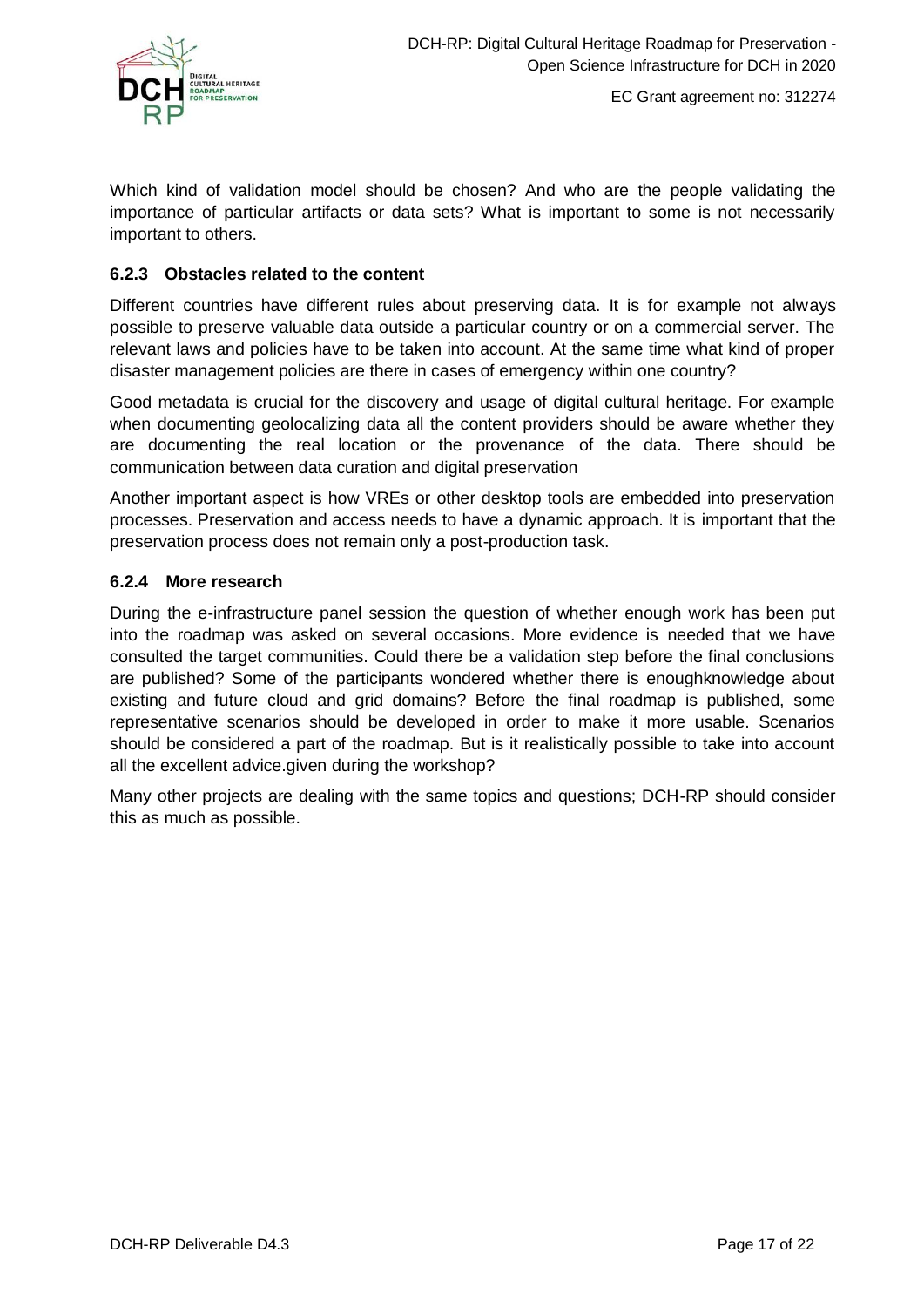

# <span id="page-17-0"></span>**7 FINAL CONCLUSIONS**

Jean Moulin from Belspo voiced the final conclusions of the two-day workshop.

He started with thanking all participants for a very rich and useful meeting and noted that the Intermediate Roadmap was well received and appreciated. Contributions, comments and suggestions made during the workshop will be taken into account (technical, organizational, etc) when writing the final roadmap. The final Roadmap will be very different from the intermediate one.

The contributions, comments and suggestions received can be classified into various main categories: Target groups, Objectives/Content, Alliances/Closer collaboration/Synergies, New opportunities and Miscellaneous.

### *Target groups*

Target groups of the roadmap should be made clear and the content directed towards these groups. Identified target groups are: Policy-makers (EC and Member States), DCH institutions and e-Infrastructure providers.

#### *Objectives / Content*

Some comments and suggestions pointed directly to the content of the roadmap. To be noted are:

- The addition of specific recommendations for the various target groups;
- The coverage of political, legal, financial, organisational and technological dimensions; the roadmap is not only a technology roadmap;
- A concentration on services, making the document less technical in some parts;
- Taking into account that social and cultural factors are also major general drivers;
- The provision of tools: user-friendly and not complex;
- The provision of an overview of tools;
- Taking into account that different groups have different needs: IaaS, PaaS, SaaS;
- An emphasis on the cost aspects; very clearly, "who will pay" is a major question;
- The identification of probable institutional/political barriers: fragmentation, diversity of regulations, funding systems, etc;
- Add the need for raising awareness and training on digital preservation in DCH organisations;
- Add something on the future of the roadmap process itself to the action plan. The roadmap is only a start, providing up to date information and recommendations (based on a broad consultation process) aimed at raising awareness and rallying stakeholders in Europe.

#### *Alliances / Closer collaboration / Synergies*

The discussions emphasized the need for strong relations between the different stakeholders in the digital preservation area. Alliances, closer collaboration and synergies should be established or strengthened between DCH and:

- the "Research world":
- the Ministries of Education and Research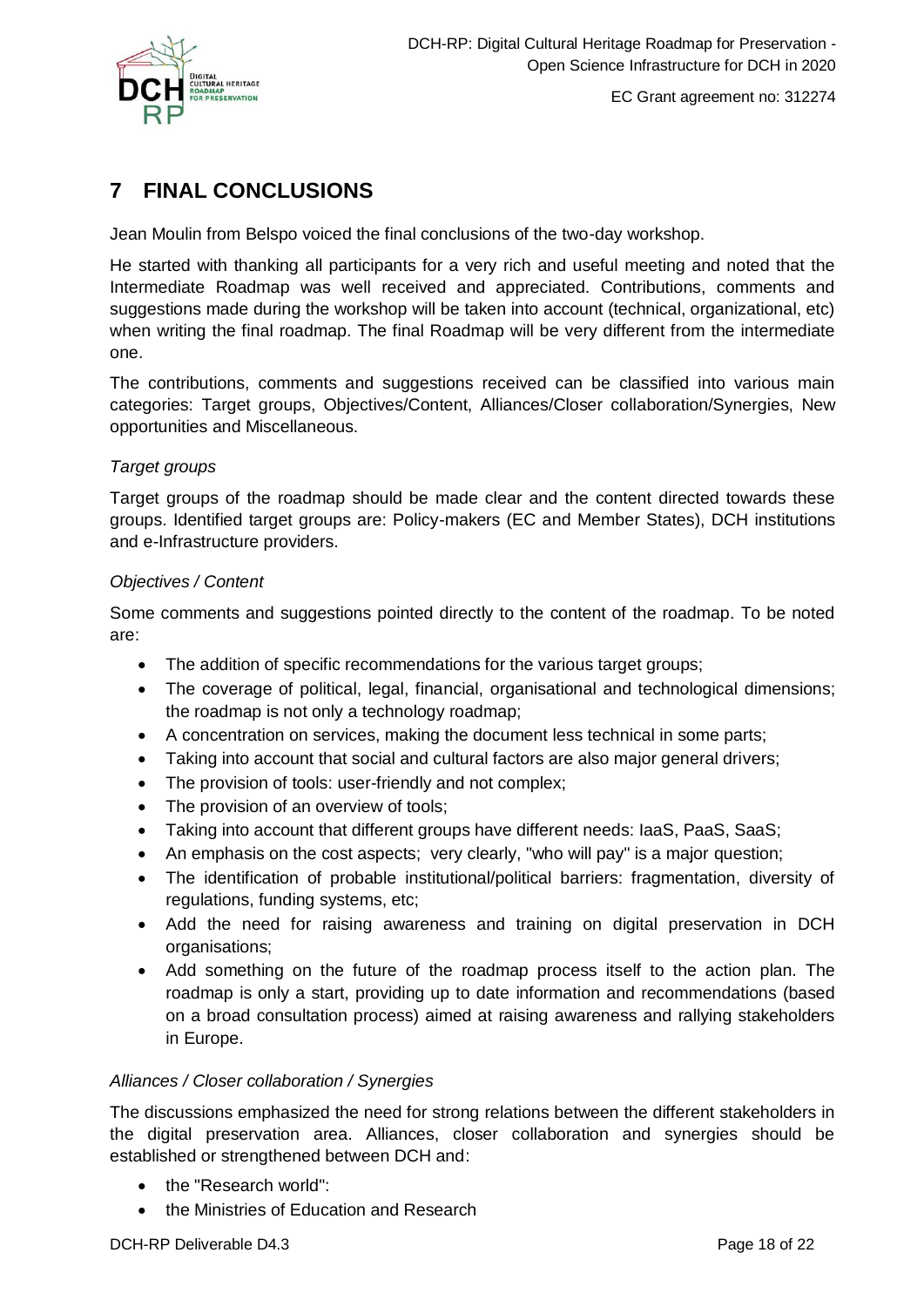

- the Ministries of Culture
- the Research e-Infrastructures

A win-win cooperation should be created. DCH can reinforce the SSH research field and contribute to multi- and interdisciplinary research topics (also in the context of addressing societal and environmental global challenges). DCH can provide a huge amount of "research data". The DCH sector is facing problems and challenges similar to those encountered by the hard sciences. DCH research is an integral part of the "Research world".

#### *New opportunities*

New opportunities should also be explored within the framework of e-government initiatives, in particular for archives.

#### *Miscelleanous*

Several other issues that are also concerned with the content of the roadmap and that should be addressed more clearly include the following:

- Preservation and access are different concepts but closely interlinked and inseparable: need to develop a dynamic approach.
- What do we want to preserve? A selection process should be implemented, to face the ocean of data. Selection criteria should be defined to identify the "cultural material" that must be preserved. An interdisciplinary approach is mandatory. Big data issues: preserve the possible hidden relevant data/knowledge sources (data mining, statistics).
- Sustainability (political, financial, institutional/organisational, technological). Which model should be encouraged: market/business approach with customers vs universal public service with users.
- The crucial role of human resources: awareness raising, training and communication are an integral part of the action plan to be set up.
- Socio-economic aspects/ impact of digital preservation and access:
	- o a complementary part of the arguments in favour of strong support for digital preservation;
	- $\circ$  a possible source of additional incomes ("commercial" services: e.g. tourism, publishing);
	- $\circ$  links to be established with publishers and more generally the private sector.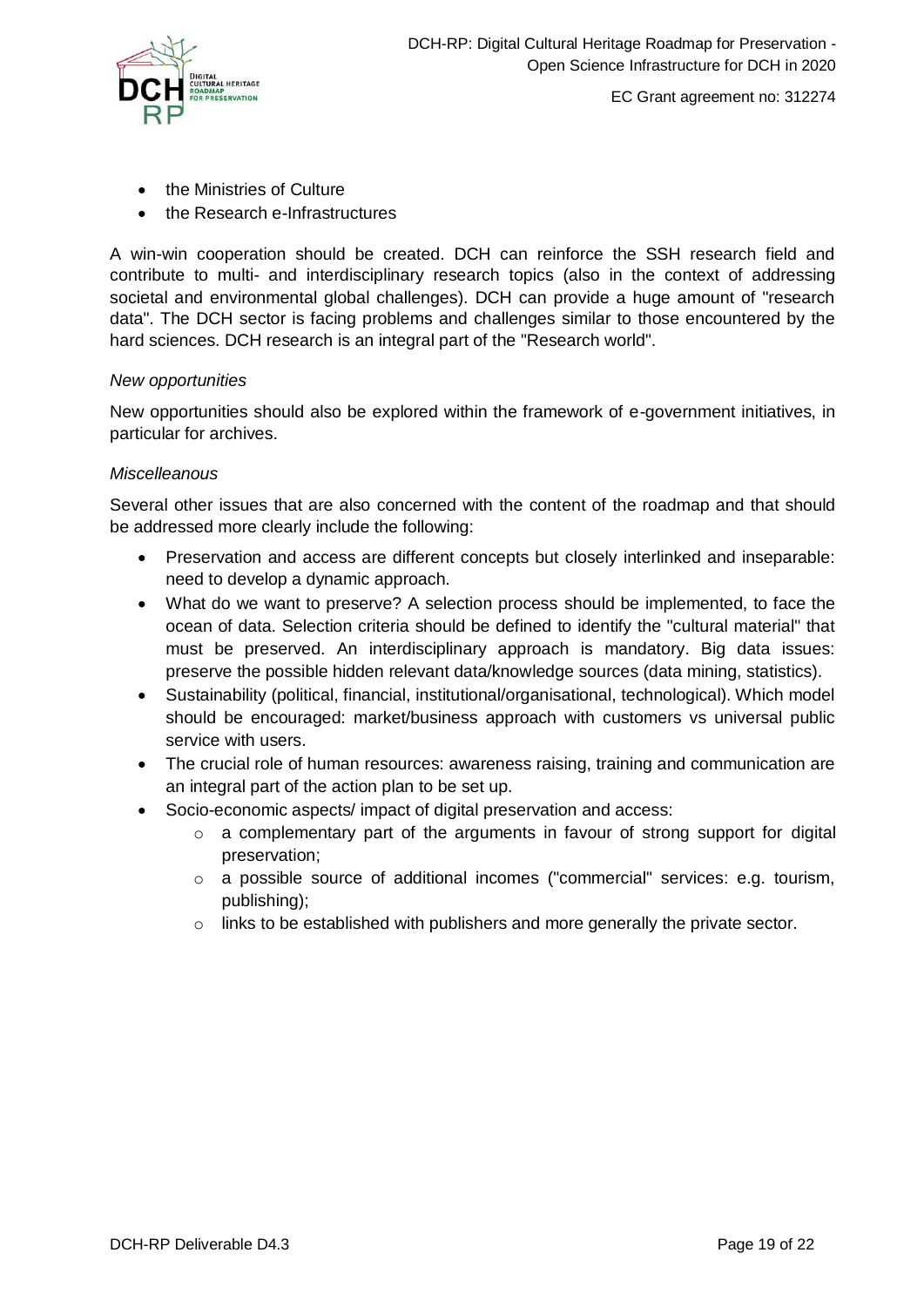

# <span id="page-19-0"></span>**8 RECOMMENDATIONS FOR THE FINAL ROADMAP**

The DCH organisation and e-infrastructure representatives and all participants in the workshop provided a great deal of positive input to the project team in transforming the intermediate roadmap into the final roadmap, as already shown in the previous chapters.

General recommendations:

- Make the roadmap less technical:
- Concentrate on services.

More detailed recommendations:

- Remove the main technical parts to an annex as the current roadmap is too technically oriented;
- Keep information about trust and security;
- Describe who are the target groups of the roadmap;
- Cover political, legal, financial, organisational and socio-economic aspects;
- Cover collaborations needed between stakeholders;
- Cover the sustainability of the roadmap and of the final endpoint of the roadmap (preservation infrastructure);
- Explain the value chain anticipated by making use of e-infrastructures for preservation;
- Add in argumentation about what to preserve and strategies for different types of digital objects;
- Consider the fact that other disciplines have to cope with the same kinds of preservation problems;
- Add the need for awareness and training;
- Add use cases as part of the roadmap;
- Add recommendations for the different target groups;
- Consider cocering a larger timeframe than the "short term";
- Remove Annex 3 (the old information from DC-NET).

In short, the roadmap should move to recommending a (federated) preservation infrastructure as a service.

# <span id="page-19-1"></span>**9 CONCLUSION**

The concertation workshop has been very fruitful and proved to be an important part of the stakeholders consultation process.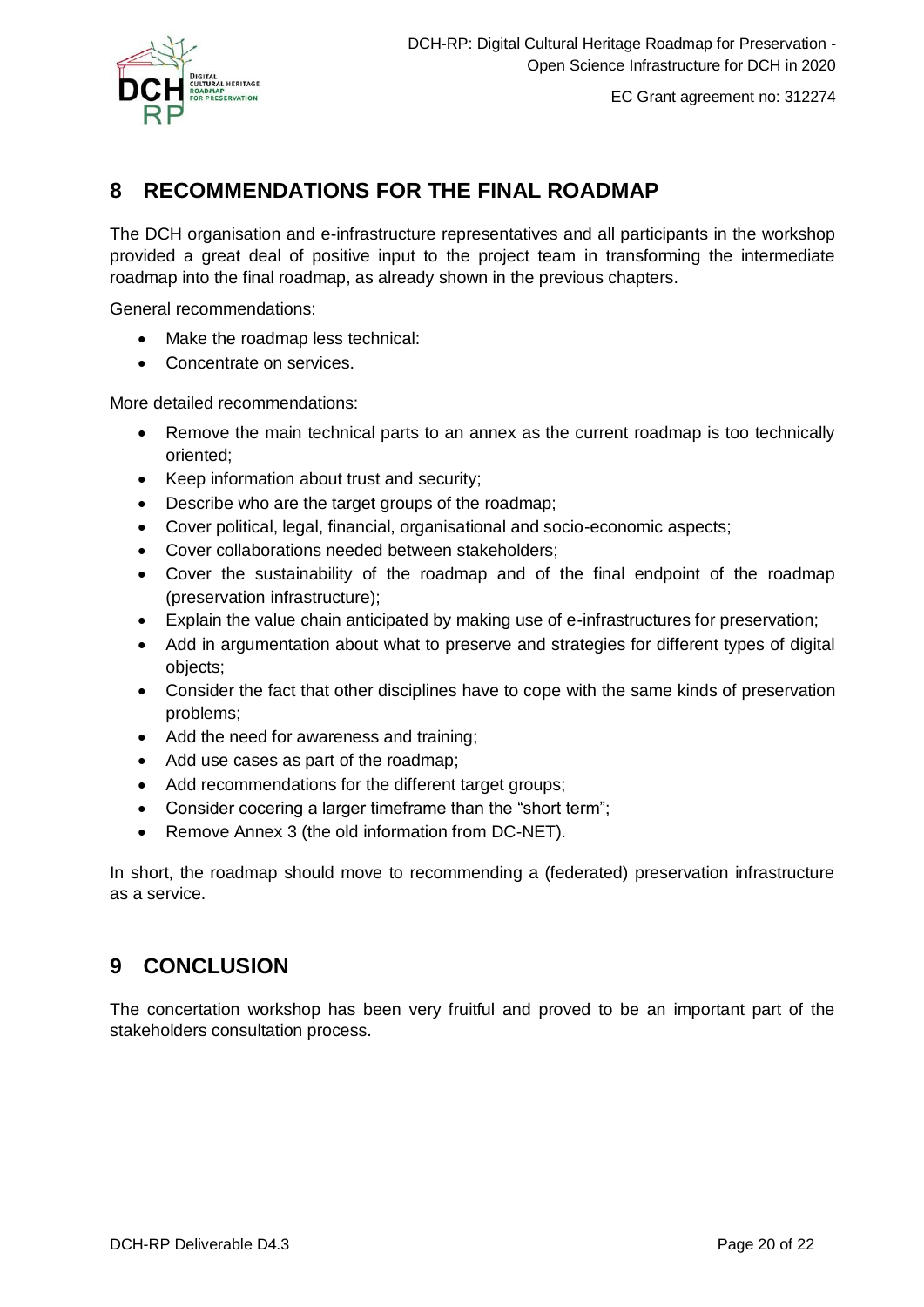

# <span id="page-20-0"></span>**ANNEX 1 PROGRAMME OF THE CONCERTATION WORKSHOP**

Details of the program of the concertation workshop were as follows.

### **Venue**

The seminar was held at Tallinn University (http://www.tlu.ee), Narva road 29 (Astra building), room A121, in Tallinn, Estonia.

### **Workshop Programme**

#### **Day I: 23.04.2014**

09.30-10.00 Registration and coffee

10.00-10.15 Welcome - Tarvi Sits, Ministry of Culture, Estonia

10.15-10.45 Introduction to the roadmap - Börje Justrell, RA, Sweden

10.45-13.00 Session I: DCH institutions view on the roadmap

Purpose of the session: presentations from DCH institutions

Chair: Mirjam Rääbis

- 10:45 Marie-Véronique Leroi Patrimoine Numérique, Catalogue des collections numérisées, France
- 11:00 Maurizio Messina Biblioteca Nazionale Marciana, Italy
- 11:15 11:30 Coffee break
- 11:30 Hilke Arijs [Royal Institute for Cultural Heritage,](http://www.kikirpa.be/EN/) Belgium 11:45 Eva Stensköld Ministry of Education and Research, Sweden
- 12:00 Kuldar Aas The National Archives of Estonia, Estonia 12:15 Marco de Niet
- Stichting Digitaal Erfgoed Nederland, the Netherlands
- 12:30 Vania virgili Dariah and Consiglio Nazionale delle Ricerche, Italy 12.45 Remigiusz Lis
	- Silesian Digital Library, Poland

13.00-14.00 Lunch

14.00-16.00 Session II: DCH institutions view on the roadmap

Purpose of the session: presentations from DCH institutions

Chair: Rosette Vandenbroucke